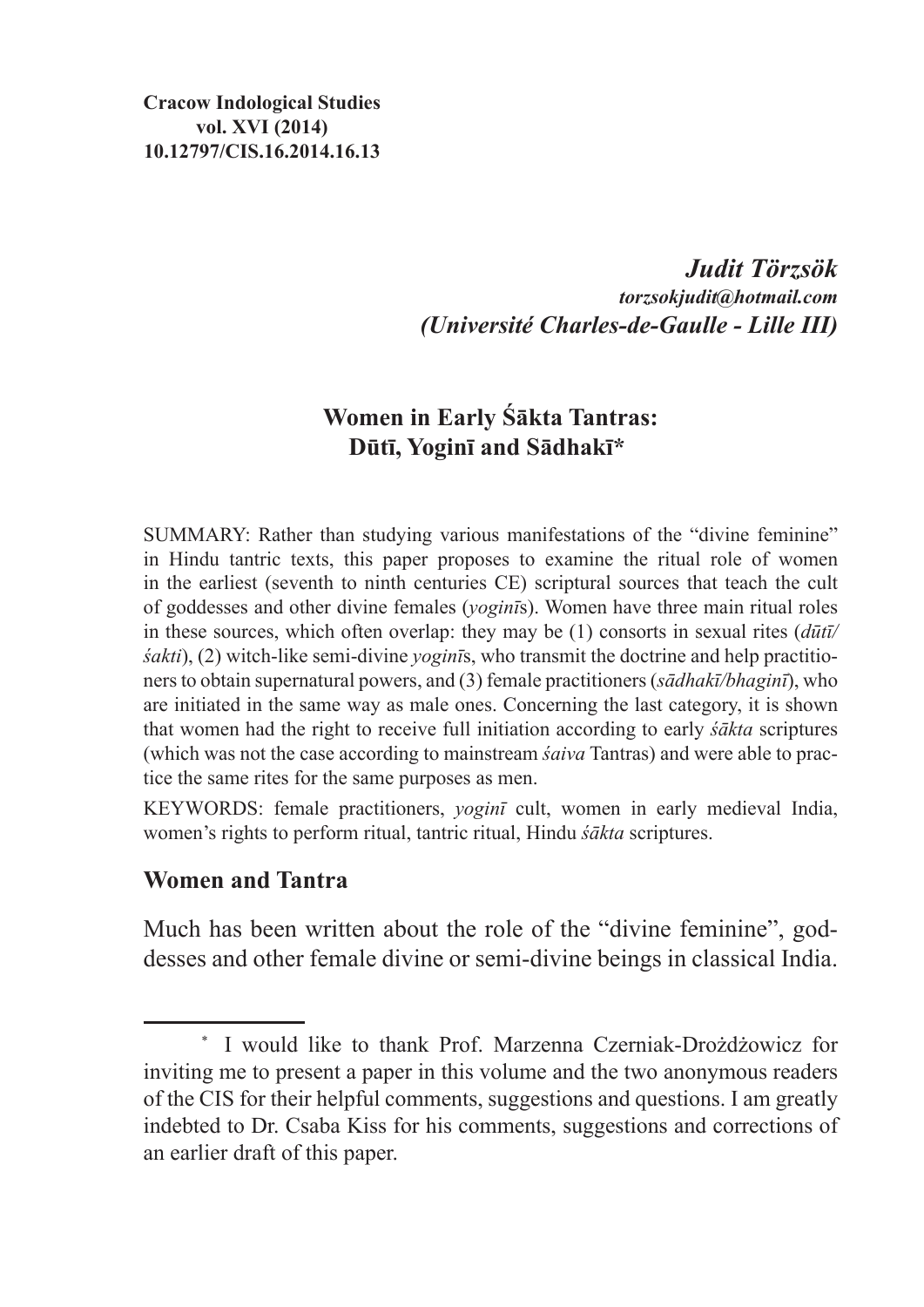Such studies, whether they explicitly stated it or not, also intended to shed more light on the history of women and their role in India, a subject that is difficult to explore in many ways, most importantly because our sources, mainly in Sanskrit, were written by and concentrate on men rather than women. This paper therefore attempts to examine the role of actual flesh-and-blood women rather than various (divine or less divine) manifestations of "the female,"1 and to do so in a particular type of texts: in the earliest *śākta* scriptures or Tantras that teach the cult of *yoginī*s.2

A large amount of work remains to be done, most importantly editions of the texts, in order to study this question in the whole of tantric literature in a chronological perspective. In the present state of research, it seems more reasonable to try to give an overall view of how women are represented in a limited corpus, which, in this case, is dateable between the seventh and the ninth centuries CE, and which forms the earliest layer of this literature.3 This does not imply that references to other texts should be excluded, but the main sources for this study will be the *Brahmayāmala* and the *Siddhayogeśvarīmata*, the former teaching mainly cremation ground practices involving the cult of Kapālīśa, Candā Kāpālinī and an associated pantheon of various enneads, the latter prescribing the tantric cult of a triad of goddesses, Parā, Parāparā and Aparā. Both texts include long sections on the ancillary

<sup>&</sup>lt;sup>1</sup> Patton 2002a: 4 emphasizes the problem inherent in creating a single, inventorial category of "female." In connection with goddesses and women, it is nevertheless of interest to see that women may have been, at least in some contexts, more devout worshippers of goddesses than men. See Orr 2007, who points out that proportionately, more special offerings were made to goddesses by women than by men in medieval Tamil Nadu.

The role of women in mainstream Hinduism, especially in more recent periods and in contemporary India, has been studied more extensively, see e.g. Leslie 1992, Patton 2002 and Pintchman 2007.

<sup>3</sup> For a study of particular women, namely female poets, in the *śaiva/ śākta* tradition belonging to various periods and regions, see Gupta 1992.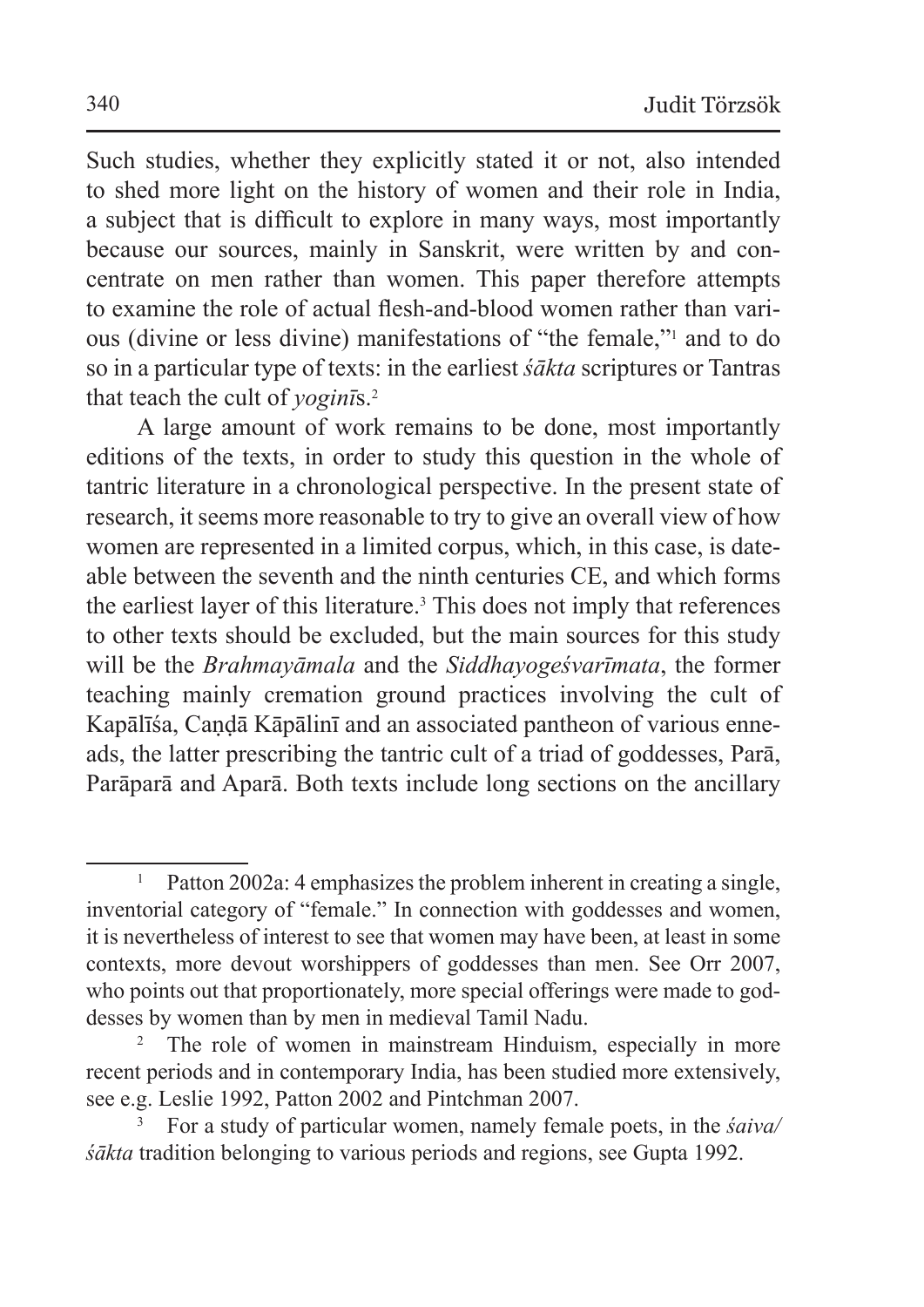cults of other deities and divine beings, most notably the cult of witchlike semi-divine creatures called *yoginī*s or *yogeśvarī*s.4

It must also be pointed out that no matter what kind of information appears about women practitioners in these texts, it cannot be taken to represent historical or social facts. Just as most religious writings in India, these texts are normative and describe an ideal state of things, which can sometimes appear even fanciful.<sup>5</sup> This, however, does not need to prevent us from examining the ways in which women are represented in them.

Finally, given the limited sources this paper uses, its purpose is to show a few examples and contexts in which the role of women could be examined in tantric texts, and to incite others to explore more about the subject. It is to be hoped that with more research in this direction, we shall be better equipped to assess the situation of women in classical India.

For practical purposes, I distinguish between three major ritual roles that early *śākta* tantric texts assign to women.<sup>6</sup> As we shall see,

Let us remark here that these and most other, related tantric texts of the period cited in this paper are written in a non-standard Sanskrit most often called *aiśa* "belonging to the Lord" in the exegetical literature. For a description and analysis as to how these irregularities are related to linguistic phenomena that can be found in Buddhist hybrid Sanskrit and in Middle Indic, see Törzsök 1999: xxxv–xlvii. The irregular forms shall not be pointed out or analyzed in this paper, for it would take up much space and such a linguistic analysis is not directly relevant to the argument presented here. Moreover, when citing MSS, I have refrained from correcting obvious spelling mistakes or orthographic variants, such as the confusion of nasals and sibillants, omission of *visarga*s and *anusvāra*s etc.

<sup>&</sup>lt;sup>5</sup> On the limitation of what normative texts can tell us, see Sanderson  $2013 \cdot 215 - 16$ 

<sup>6</sup> This paper does not deal with all the roles and representations of women in tantric texts; therefore the prescriptions of ritual to attract women will not be dealt with, nor the thousands of women populating various paradise-like places in the universe.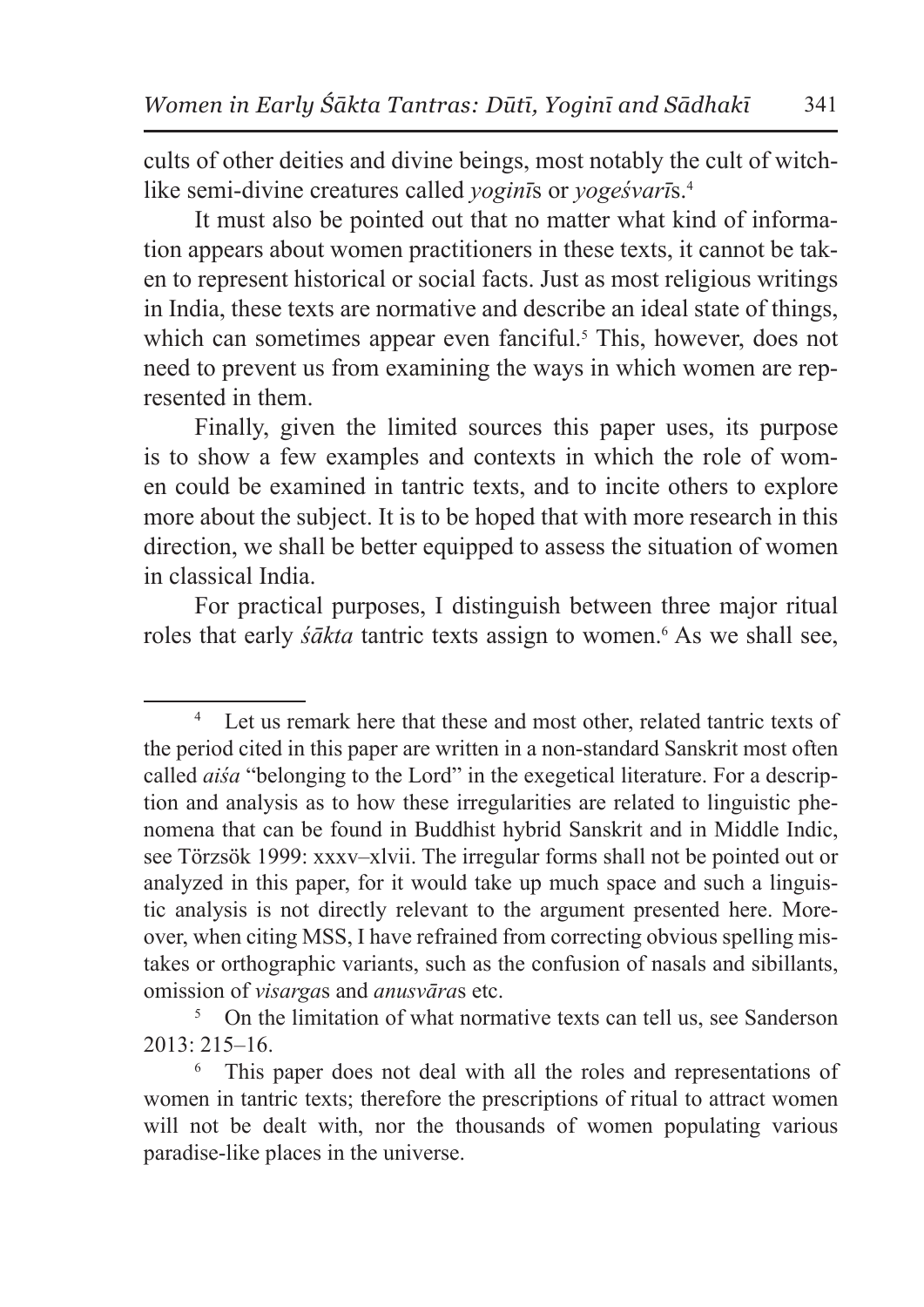these three categories are rather fluid and their boundaries are not necessarily clearly fixed. Their names and their functions often overlap; nevertheless, it seems useful to distinguish between them.<sup>7</sup>

The first category is the female ritual partner who is used by the *sādhaka* (male practitioner) in his ritual. She usually acts as the instrument to accomplish ritual action. The second category covers human *yoginī*s, women who possess supernatural powers and are worshipped to bestow them. They often play the role of the object of ritual in the sense that it is their worship the *yoginī* cult primarily teaches; but they also serve as useful means, sources to obtain impure substances. The third category is the female practitioner, who is very rarely mentioned. She is the female equivalent of the *sādhaka* and is therefore the subject who performs the ritual. Since the first two categories, which are more frequently encountered, have often been examined in the secondary literature with reference to other texts, I refrain from analyzing all the details concerning them (which would be impossible in the case of *yoginī*s anyway). The third category, that of female practitioners, occurs much less frequently and it is especially this category the present paper concentrates on, in order to contribute to a fuller understanding of the sources.

## **1. The female ritual partner (***dūtī/śakti***)**

A female ritual partner, most commonly called *dūtī* ("female messenger" or "mischief-making woman") or simply *śakti* ("female power"), is not necessary for all *śākta* tantric rituals. The *Brahmayāmala* prescribes the use of a partner only for the *tālaka* type practitioner, who nevertheless seems to be the most advanced in his nondual ritual practice, in which he is to transcend the duality of what is considered pure

There are other possible ways of distinguishing between different females. See e.g. McDaniel 2007, who lists the following three categories found in textual sources: incarnations of goddesses, consorts for sexual rituals and female gurus. However, the sources used in McDaniel 2007 are different, for they include only much later, *kaula* scriptures.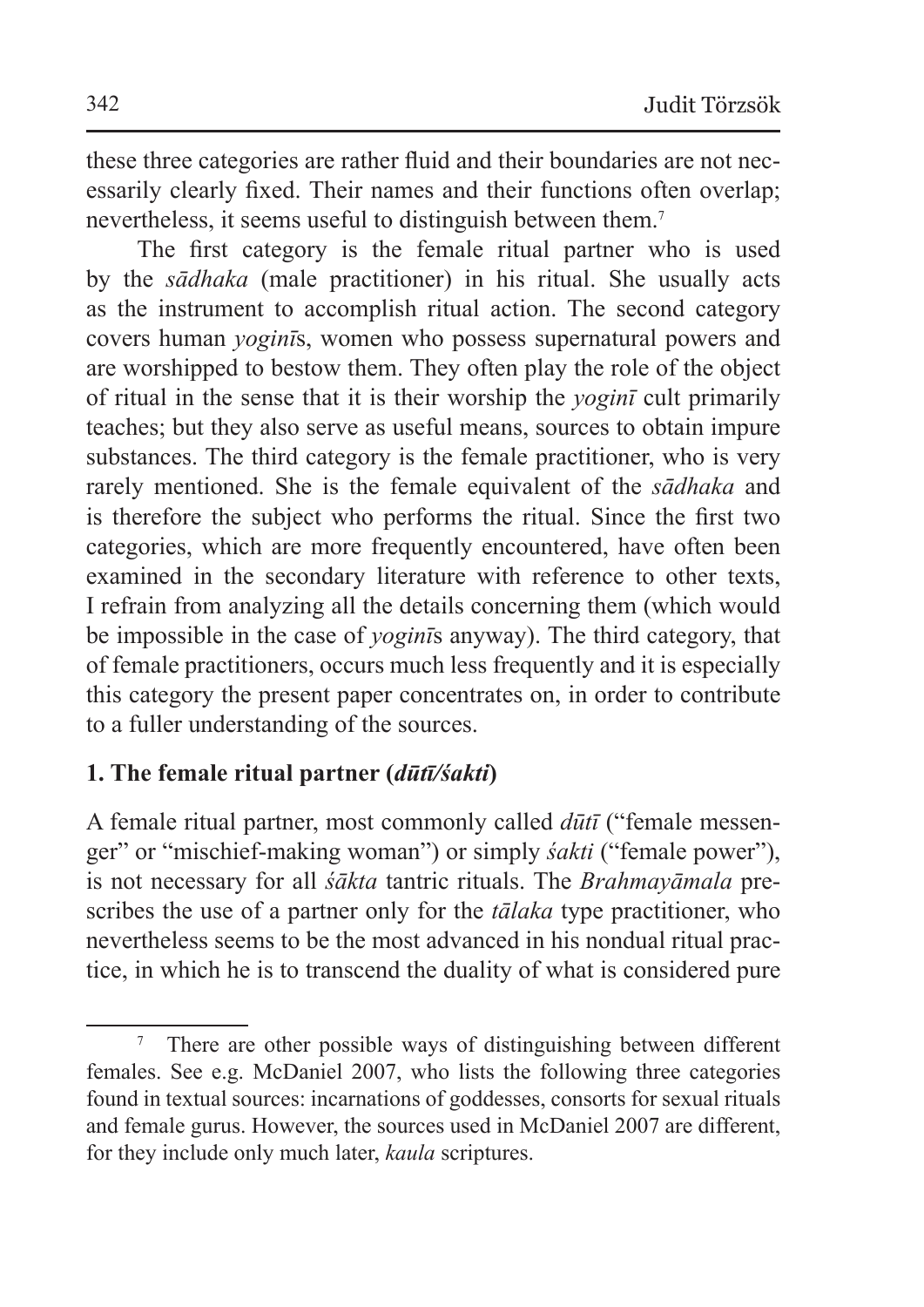and impure according to orthopraxy. The definition of such a female partner is as follows:

When the *sādhaka* has acquired a charming *dūtī*, then, his body purified, he may commence the *tālaka* Path. [She can be characterised as one who] has received the guru's instructions, is beautiful, is endowed with [all] auspicious features, has mastered the sitting postures, is of heroic spirit, steeped in the essence of the Tantras, is loyal to her guru, deity and husband, has conquered hunger, thirst and fatigue, dwelling always in non-duality, she has no qualms (*nirvikalpa*), is non-covetous, knows [how to reach] Samādhi, knows Yoga, knows Knowledge [i.e. this doctrine], and has accomplished her ascetic observances (*saṃśritavrata*).8

This  $d\bar{u}t\bar{\tau}$ <sup>9</sup> figures prominently in several chapters (22, 24, 40 and 45) which belong to the earliest textual stratum of the *Brahmayāmala*. It is chapter 24 that prescribes rites concerning the "secret nectar" (*guhvāmrta*), which denotes the mingled sexual fluids to be obtained with the help of a *dūtī*/*śakti*.

The female partner must be made immobile and delirious with intoxication. The appropriate mantras, representing the pantheon, should be placed on her genitals at the time of orgasm (*kṣobha*). She must also have her period, in order to produce the required substances.10

<sup>8</sup> *yadā tasya bhaved dūtī sādhakasya manoharā || tadā tālakamārgaṃ tu śuddhakāya samārabhet | guru-m-ādeśasamprāptā śobhanā lakṣaṇānvitā || jitāsanā mahāsattvā tantrasadbhāvabhāvitā | gurudevapatibhaktā kṣutpipāsājitaśramā || advaitavāsitā nityaṃ nirvikalpā hy alolupā | samādhijñātha yogajñā jñānajñā saṃśritavratā ||* 45.185c–188. Edition and translation by Csaba Kiss (forthcoming: 266). I have slightly altered the translation on two points. I translate *nirvikalpa* as "has no qualms" rather than "is non-reflecting" and I understand *saṃśritavrata* to stand for *saṃśitavrata* in the sense of "one who has accomplished her observance(s)" rather than "she who practices observances." On the *dūtī*, see also *Tāntrikābhidhānakośa vol. III*.

<sup>9</sup> For other senses of *dūtī*, see the entries *dūtī* and *dūtīcakra* by Csaba Kiss and André Padoux in *Tāntrikābhidhānakośa vol. III*.

<sup>10</sup> 24.8c–9d: *niśceṣṭāṃ kārayec chaktiṃ kṣare' ca madavihvalāṃ || kṣobhakāle tu nyastavyaṃ śaktipīṭhe mahāyase | anyam cāpi prayoktavyaṃ*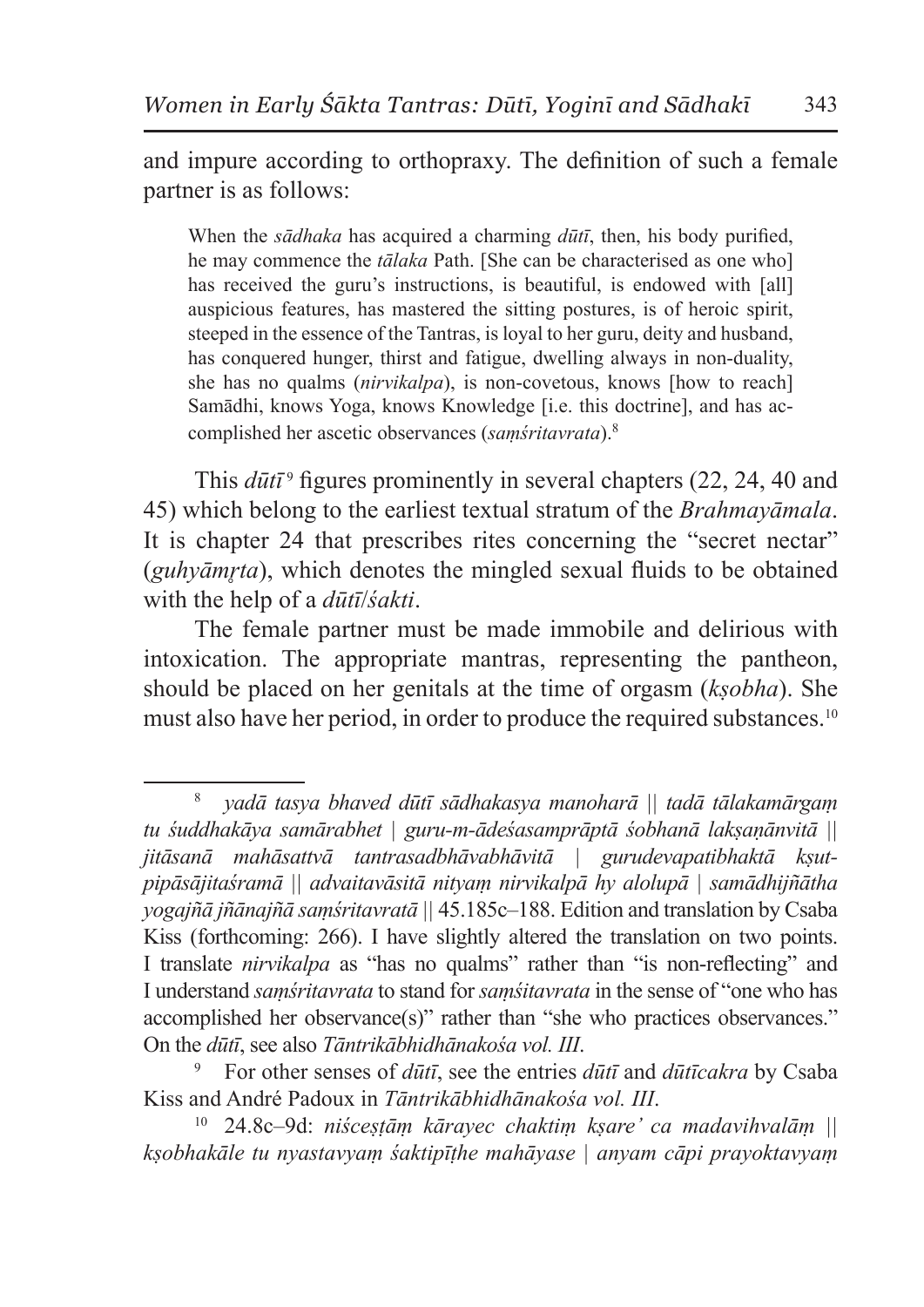After ritual intercourse, the practitioner must wash the *śakti*'s genitals and gather the liquid in a receptacle. He is then to make a "rice offering" (*caru*) with that, which implies (although the procedure is not explained) that he uses the liquid either to incorporate it in an offering or to cook the rice in it to make the offering.11 This offering (*naivedya*) is divided into three parts, of which one is given to the fire, one to the deity, one to the performers of the ritual,12 for both, the *sādhaka* and the *śakti* eat from the offering.13 The *śakti*'s "supreme nectar" (*parāmrta*) is praised in this context as something that bestows all desires<sup>14</sup>

*kṣobhayet kautukena tu || rajasvalā tu yā śakti bhavanti ritavodbhave{t}.*  It is also stated that the *śakti* should not have the need to pass urine (24.118c–119b): *na caruṃ sādhayet tatra guhyāmr̥tavidhiḥ prati || kalpakāle yadā śakti āvasyakasamutsukā |* For ritual purposes, the *sādhaka* must always use his own urine or feces when these substances are prescribed. It seems that at some point the male practitioner may cause her to have orgasm, or may cause another woman to have orgasm, simply out of desire (*kautuka*). This could imply that the female ritual partner has a function that normally goes beyond the satisfaction of his desires. The text uses the neuter (*anyaṃ ... prayoktavyam*), but it is difficult to see who or what could be meant in the context. Cs. Kiss suggests that *anyaṃ* denotes another *nyāsa* (*hr̥nnyāsa*) or is corrupt for *aṅgam* or *añjanam*. It is possible, but less likely, that this neuter stands for the feminine and that another woman is meant here, who should be used to satisfy the male practitioner's desire.

<sup>11</sup> Since the washing water is included, it should provide enough liquid for the cooking of the rice.

<sup>12</sup> 24.11c–14b: *kṣobhayitvā tato śaktiṃ yoniṃ prakṣālayet tataḥ || kṣālanaṃ bhāṇḍake gr̥hya aśeṣam raktasaṃyutaṃ | pūrvvoktena vidhānena carukaṃ śrāvayet tataḥ || tena dravyeṇa mantrajño jñānoghe pūjitena tu | tenaiva tu vidhānena tribhāgaṃ kārayed budhaḥ || devyāgnau tu tato datvānnaivedyāni tu dāpayet |*

13 24.14c–15b: *devīnām agrataś caiva saha saktyā tathaiva ca || prāśayīta caruṃ divyaṃ pūjitaṃ vimalātmake |*

<sup>14</sup> 24.53c–54b: *parāmr̥taṃ yathā śakteḥ sarvvasandohalakṣaṇaṃ || guhyāmr̥tavibhāgan tu sārāt sārataram mahat |*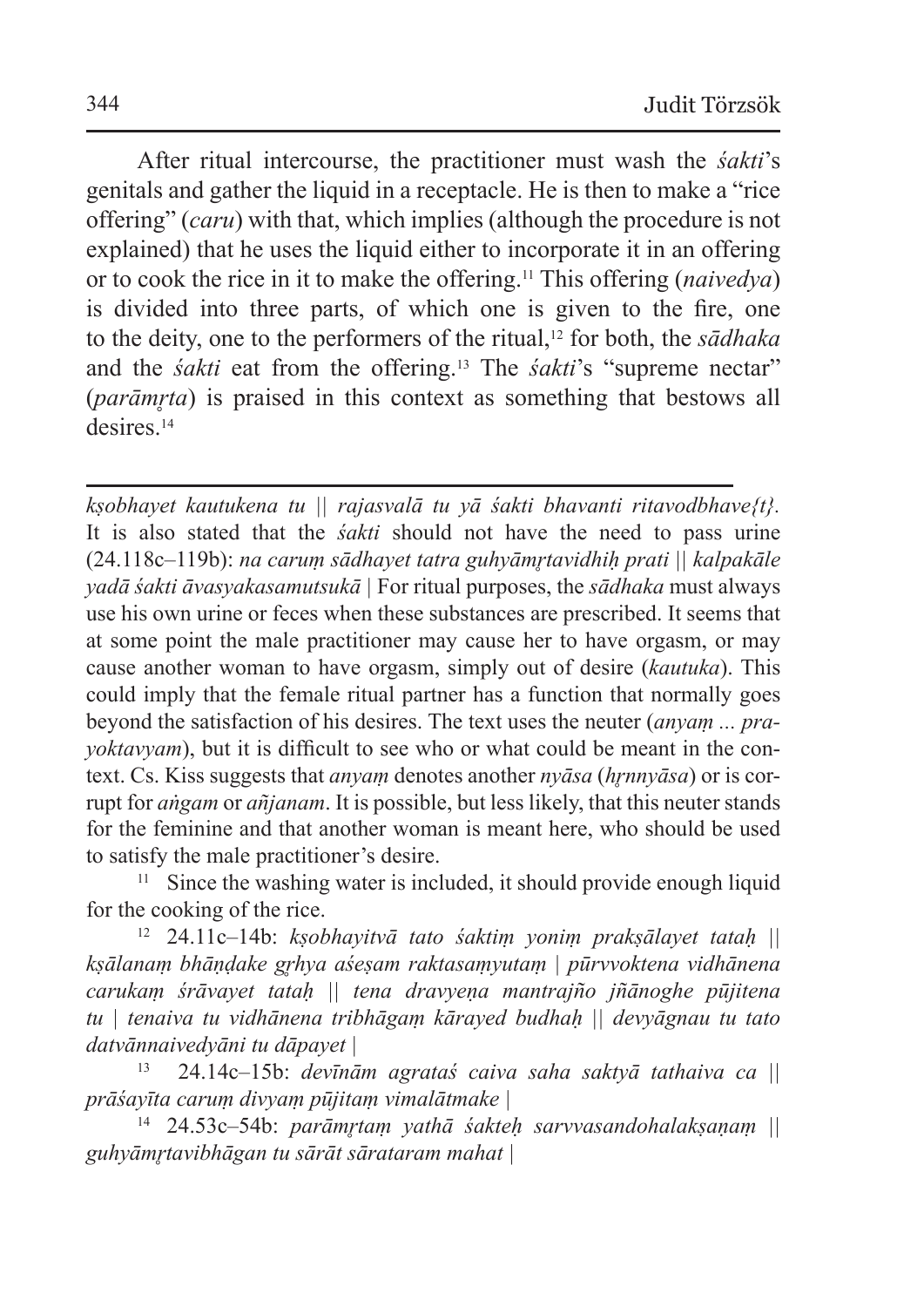Concerning the types of female ritual partners, it is also mentioned that the *dūtī* is a mother, sister, daughter or wife. In another passage we find a much longer list of *śakti*s which involves various other female relatives, and perhaps even male ones.15 It is, however, unclear how these terms should be interpreted: whether they express the relationship of the *dūtī* with the *sādhaka*, or the status of these women, or denote certain conventional types of *dūtī*s defined by the tradition itself. It is also pointed out that a pregnant woman should not be caused ritually to have orgasm,16 but the wife seems to be an exception to this rule.17

The whole ritual is said to be prescribed for the advanced *tālaka* practitioner, who must always use a guest *śakti* or a stranger (*āgantu*),18 and who should not make his *śakti* have intercourse with someone else.19 Here, the prescription of a "guest *śakti*" seems to imply that the previous list does not involve relatives of the practitioner himself.

In spite of the previous prescription, the practitioner is to lend his *śakti* to someone who asks for her at the time of worship, and a guru must also lend his *śakti* to his disciple without feeling any greed or jealousy.20

<sup>&</sup>lt;sup>15</sup> This list seems to be rather incoherent and not fully understandable (24.68–71): *bhaginī putriṇī bhāryā ādyākāle vidhiḥ smr̥taḥ | mātāmahī pitāmahī tathā mātr̥ svasām api || pitr̥bhrātus\* tathā bhāryā bhrātu bhāryās tathaiva ca | bhāgneyī tu snuṣā caiva pautr̥dohitr̥kān tathā || mātulasya tathā pitr̥ mātr̥ svasā tathā pitṝn | bhrātā tathā pitā vāpi putraṃ bhrātaras tathāpi vā || evamādi tathā cānyā śaktayaś caiva kārayet | mātuḥ svapatnī māte vā śaktyā vai kārayed budhaḥ ||* (\**pitr̥bhartus*] em. Kiss, *pitr̥bhrātr̥s* MS).

<sup>16</sup> 24.60cd: *garbhiṇī naiva kṣobhīta dravyārthaṃ sādhakottamaḥ ||*

<sup>17</sup> 24.61ab: *bhāryām āhṇikavarjyā tu garbhiṇīm api kṣobhayet |* The text is unclear.

<sup>18</sup> 24.87: *āgantūnām vidhi hy eṣā śaktīnāṃ tālakasya tu | tālakaḥ śaktihīnas tu devakarman na kārayet ||*

<sup>19</sup> 24.89ab: *nānyasaṅgamasañcārāṃ śaktiṃ kuryād vicakṣaṇaḥ* |

<sup>20</sup> 24.92cd–95: *prārthitena svayam vāpi yāgakāle na saṃśayaḥ || sāmānyasyāpi dātavyā srotaśuddhiprapālanā | sva{ṃ}siṣyāpi\* hi dātavyā ācāryeṇa mahāyase || svayāge śiṣyayāge vā nirvvikalpena cetasā ||*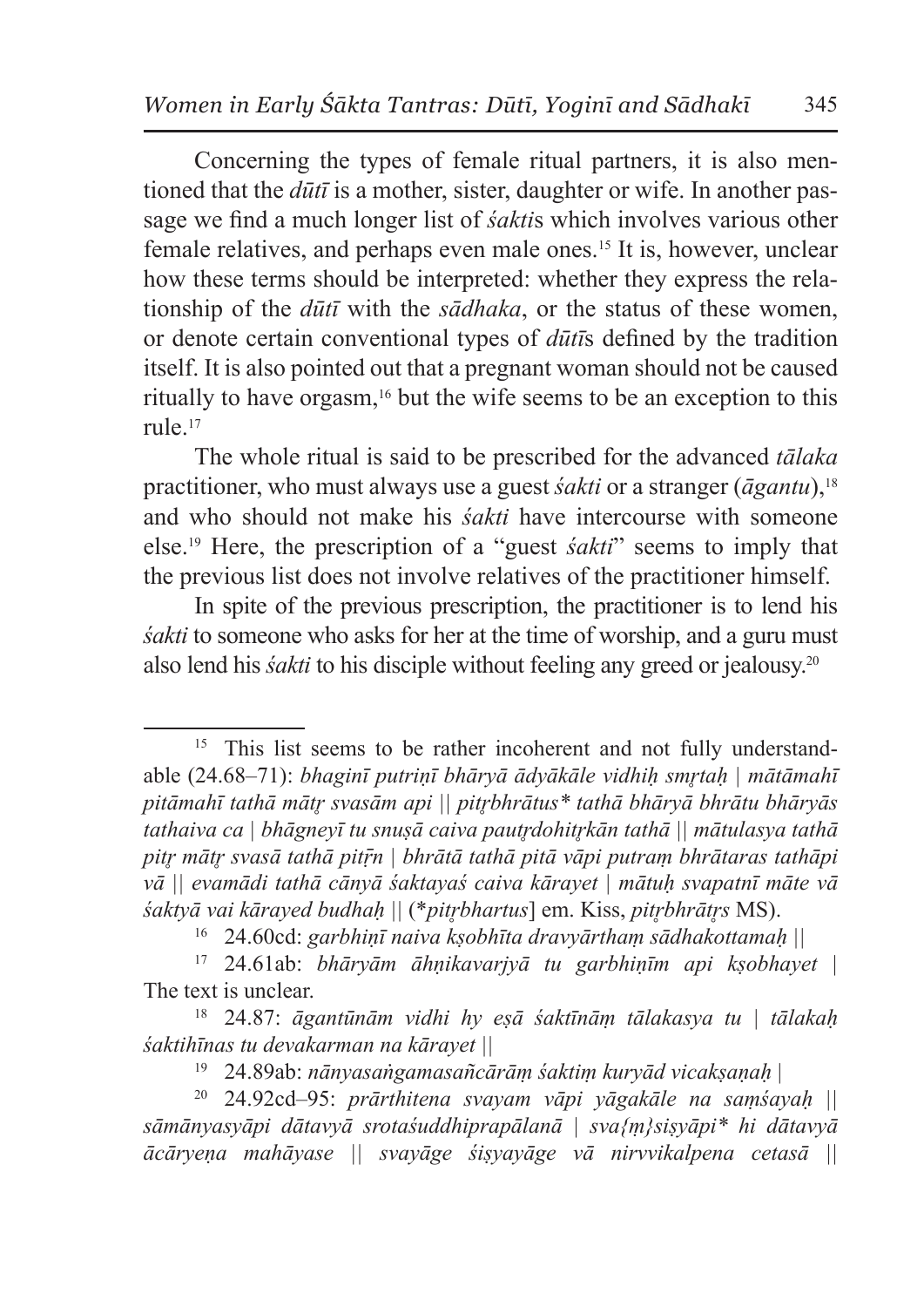The *tālaka* type practitioner has two subtypes: one who has only one *śakti*, the other who has several *śakti*s.21 Both types should have intercourse with the *śakti* on the prescribed days of the lunar month.<sup>22</sup> He who has one *śakti* should never be deluded by desire (for another woman) and abandon her; he should not covet other women. It is said that this is something difficult to do even for Bhairava himself and that such a practitioner can attain supernatural powers immediately.23 He must not unite with *yogin*<sup>1</sup>s who may want to seduce him either.<sup>24</sup>

The full description of the *tālaka*'s ritual with the *dūtī* can be found in chapter 45, edited and translated by Csaba Kiss, who gives the following summary of the procedure (forthcoming: 46–47):

The basic ritual [...] includes ritual bathing (*snāna*), mantric installation (*nyāsa*), [the *tālaka*'s] entering the ritual site (*devāgāra*) and the performance of worship (*pūjā*). The Sādhaka should perform pantheon worship (*yāga*) and fire rituals (*homa*), facing south, his hair dishevelled, naked, his body covered in ashes. His female partner should be standing, naked, her *pīṭha,* i.e. her genitals, are to be worshipped, and installation of the pantheon (*nyāsa*) should be performed on it.25 She then sits down, he kisses and embraces her, he brings her to orgasm, collects the sexual fluids, and they eat these sexual fluids together. *Homa* is performed again with transgressive

*svatantrasamayo hy eṣa bhairaveṇa prabhāṣitaṃ | karttavyā siddhikāmeṇa īrṣāyā varjitena tu | tatkālan tu mahādevi pralobhaṃ naiva kārayet ||*(\* I assume a corruption from *svaśiṣye 'pi*, understood in the sense of *svaśiṣyasyāpi*.)

<sup>21</sup> 24.96c–97b: *tālakas tu dvidhā proktā ekaśaktiparigrahaṃ || bahuśaktiparigrāhī atha vā jāyate sadā |*

<sup>22</sup> 24.98–99: *dūtī muktvā na cānyatra na gacchet kāmamohitaḥ | ekaśaktiparigrāhī eṣo vai samayaḥ smr̥taḥ || tālakasya mahādevi dvividhasyāpi sobhane | tithau tu gamanenaiva gr̥hyate śaktipālanā |*

<sup>23</sup> 24.110–11: *ekaśaktiparigrāhī āśuḥ sidhyati tālakaḥ | duścaraṃ bhairavasyāpi ekaśaktiparigrahaṃ || svaśaktin tu parityajya nānyāḥ kuryāḥ kadācanaḥ | manasāpi hi devesi ekaśaktiparigrahe ||*

<sup>24</sup> 24.112: *yoginyo yogasiddhās tu yadā tā icchayanti hi | tābhiḥ sārddhan na karttavyaṃ saṅgo vai siddhim icchatā ||*

<sup>25</sup> Or, perhaps "in it," according to Harunaga Isaacson's suggestion (personal communication to Csaba Kiss).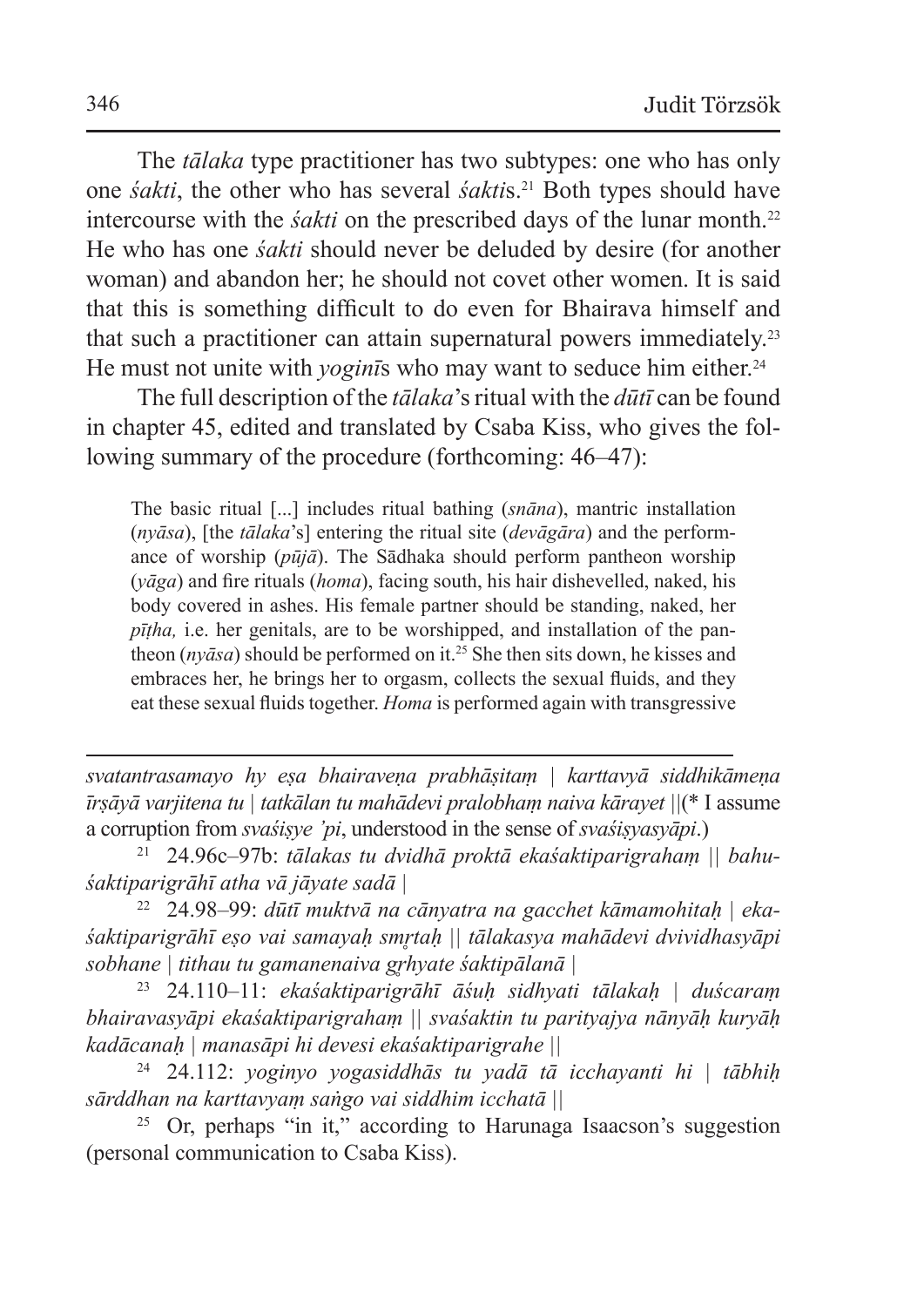substances such as cow flesh. He inserts his *liṅga* in her *pīṭha,* and finally *homa* of meat is performed.<sup>26</sup>

What transpires in these prescriptions is that the female ritual partner is used as a means (*karaṇa*) or a substrate (*ādhāra*) of worship. In a way, this use of her is reflected in her most common appellation: she is almost invariably called *śakti* or [female] power (the word *dūtī* is used very rarely). The female partner is worshipped as a potential source of this power and she does not do much by herself or for her own benefit. She remains a mere embodiment of the source of divine omnipotence.

Although the *Siddhayogeśvarīmata* does not give any details of such rituals, it prescribes the obtainment of the (impure) *caru* from *yoginī*s. In this usage, *śakti*, *dūtī* and *yoginī* become synonymous to denote women used to produce the mingled sexual fluids, which seems to be the main purpose of the ritual that culminates in the offering of these substances.27 Or rather, it can be assumed that human *yoginī*s could also be used as female ritual partners (*śakti/dūtī*), and were perhaps considered more powerful ritual partners than ordinary women.

## **2. Women endowed with supernatural powers (***yoginī***s)**

Human *yoginī*s form a subtype of the general category of *yoginī*. *Yoginī*s or female spirits possessing superhuman powers are said

<sup>&</sup>lt;sup>26</sup> This is a summary of a long section of the text. For the Sanskrit version, please consult Kiss's forthcoming edition. In fact, as Kiss forthcoming: 46ff. points out, there are three versions of this rite, of which the "mediocre" one (*madhyama*) is rather different from what is summarized above, for in that case, the practitioner must move his *liṅga* only slightly during ritual intercourse and should practice *avagraha* or semen retention, while reciting the prescribed mantras. Mantra recitation is envisaged in the other versions only after orgasm. 27 For the fact that the main purpose of pre-*kaula śākta* ritual copula-

tion was to produce the mingled sexual fluids for the offering, see Sanderson 1988: 680.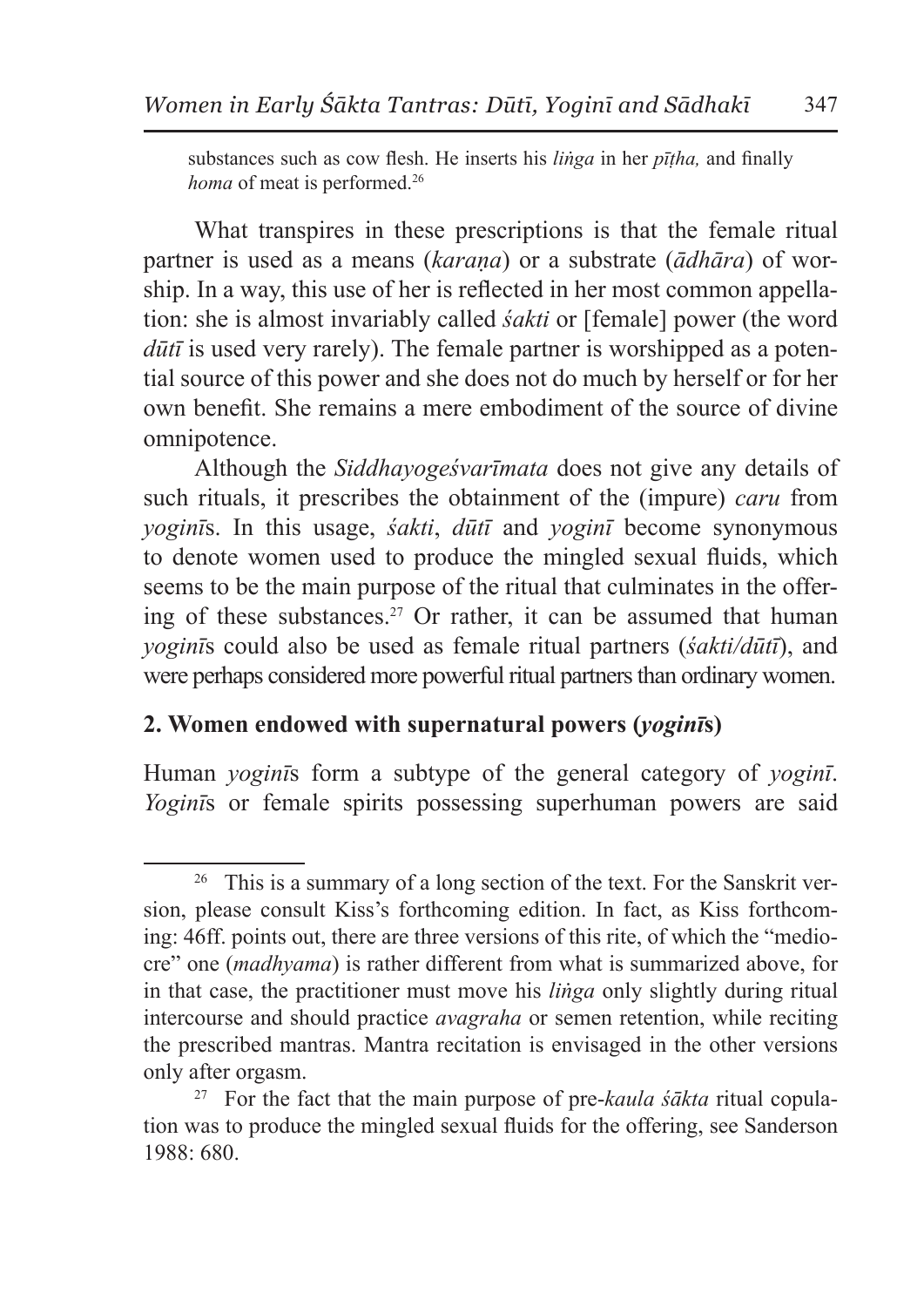to be divine or human,<sup>28</sup> but, as I argued elsewhere,<sup>29</sup> one could in fact distinguish between three subcategories of *yoginī*s:

1. divine *yoginī*s who are identified with mantra syllables, visualized (through *dhyāna*) and worshipped in a seated position, arranged in a circle (*maṇḍala* or *cakra*); they are usually offered mantra recitations (*japa*) and fire offerings (*homa*);

2. witch-like semi-divine *yoginī*s who are invoked and appear flying in the cremation ground, and are offered blood in a skull for a guest offering; they often have animal features;

3. human *yoginī*s who are said to belong to lineages or clans that bear the names of the seven or eight mother goddesses, they must be recognized and worshipped on certain lunar days, provide ingredients for the impure *caru* offering and transmit tantric teachings orally.

It is also possible to define *yoginī* as a general category, as done in Hatley (2013), with a polythetic approach. However, the above given three types are described in different ritual contexts and in different ways, therefore I suggest that a distinction between them would be useful to maintain. In the end, the definition of these three types results in the same list of features as the polythetic definition. But whichever typology is preferred, the textual sources deal with human *yoginī*s as a clearly separate category, which makes the present inquiry concerning their role legitimate.

Not only do our sources distinguish between divine and human *yoginī*s, but human *yoginī*s are usually described in a separate chapter or section of the respective texts, with a rather precise typology. The basic typology30 lists seven types of human *yoginī*s, who must be recognized and identified through particular features. The seven

<sup>28</sup> *Siddhayogeśvarīmata* 22.5, using the categories *devatā* and *manuṣyā*.

<sup>29</sup> Törzsök 2009: 77ff.

<sup>30</sup> See *Brahmayāmala* chapter 74, *Tantrasadbhāva* chapter 16 and *Jayadrathayāmala* 3.38.35ff.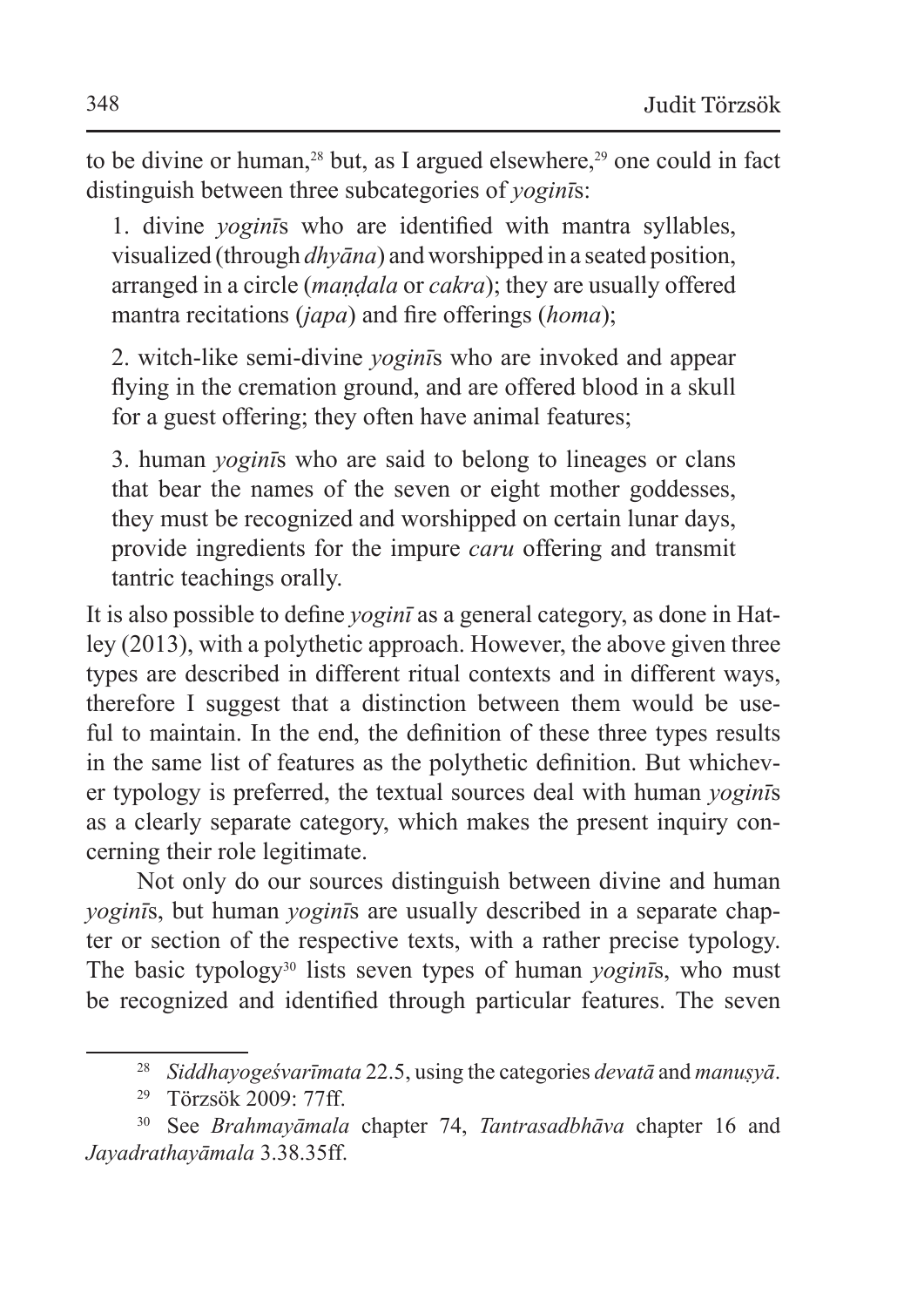types, called lineages or clans (*kula*), are based on the names and traits of the seven mother goddesses: Brāhmī, Māheśvarī, Kaumārī, Vaisnavī, Vārāhī, Aindrī and Cāmundā,<sup>31</sup> always in this order. After identifying a *yoginī* as belonging to one of these seven clans, she must be shown certain hand gestures that represent the divine attributes of her male counterpart (such as the disc, *cakra*, for Vaisnavī), to which she will react in her particular way. On certain days of the lunar month, her attributes must be drawn on her/the practitioner's house (there is some ambiguity on this point) and she must be worshipped on these days. These human *yoginī*s are then said to bestow the ability to fly and other supernatural powers, just as other *yoginī*s or goddesses do, as well as to transmit the traditional teaching, *sampradāya*. Thus, they are certainly seen as more powerful than mere ritual partners (*śakti/dūtī*): although they too provide the needed substances for the impure *caru*, they also bestow supernatural effects (*siddhi*) themselves and safeguard the tradition.

All seven types are described in *Brahmayāmala* 74.41–80 as well as in a long chapter on various *yoginī*s in the somewhat later *Tantrasadbhāva* (16.247–285). The *Siddhayogeśvarīmata* (29.21–51) includes only the first five types, but the text probably has a lacuna here, for the typology follows the others in all other respects. The same *yoginī* types appear in later texts too, such as in the *Jayadrathayāmala* (3.38.35ff). The descriptions are partly stereotyped in the sense that they include common attributes of the male counterpart of each *mātr̥* lineage (those of Visnu for Vaisnavī etc.); but some particular human traits are also mentioned. The following example of Kaumārī taken from the *Siddhayogeśvarīmata* (29.34–40) illustrates well the nature of these passages.

[The next type] has dimples on the cheek, she is fair-skinned<sup>32</sup> and has greenish brown eyes. Her straight hair is squeezed in a turban

<sup>&</sup>lt;sup>31</sup> She is usually called differently, such as Mātrnāyikā, Leader of Mothers.

<sup>&</sup>lt;sup>32</sup> Lit. "she is red-yellow/white."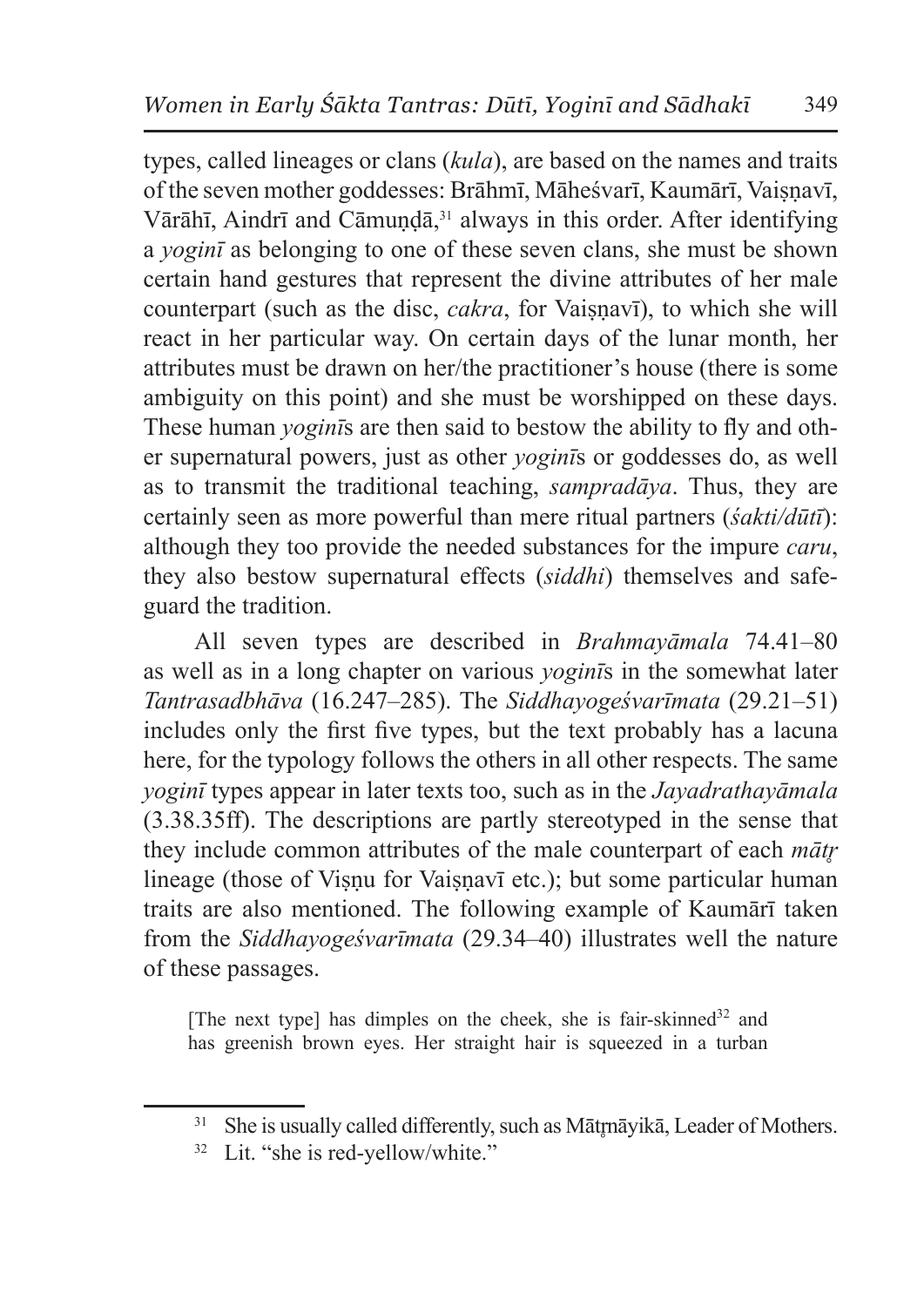on the head33 and a single line is seen on her forehead. Her neck is long, her limbs are long and she has red hair. She is always happy in red, yellow or dark blue clothes. She laughs and rejoices and then suddenly gets angry. [This kind of] woman is usually fickle-minded and gets excited in quarrels. Seeing this sort of woman, one should show her the spear gesture and then the bell gesture as the second, carefully.<sup>34</sup> To this, she replies with turning to the left.<sup>35</sup> The sixth day of the lunar fortnight and the days of the four changes of the moon are hers, who is born in the clan of Kaumārī. She comes from the clan of Kārttikeya, has the six [characteristic] faults,  $36$  bestows supernatural powers, and if she is satisfied (*tuṣṭā*), she gives you the traditional teaching (*sampradāya*) that leads to the fulfilment of all desires.37

<sup>35</sup> It is clear from the other descriptions that the *mudrā* is here shown by the practitioner, to which the *yoginī* replies with a reply-*mudrā* (*pratimudrā*), although in Buddhist Tantras and other *śaiva* Tantra this may happen differently (see also *pratimudrā* in *Tāntrikābhidhānakośa vol. III.*).

<sup>36</sup> These six faults are perhaps the six passions (*ṣaṭkam,* cf. Apte's Dictionary entry), i.e. love (of sensual enjoyments, *kāma*), intoxication (*mada*), vanity/jealousy (*māna*), avarice (*lobha*), exultation (*harṣa*) and anger (*ruṣā*). Other groups of six fault are also known, such as drowsiness, exhaustion, fear, anger, laziness and procrastination (*nidrā tandrā bhayaṃ krodha ālasyaṃ dīrghasūtratā*. *Hitopadeśa* 1.34). However, the mention of six entities is somewhat suspicious. The text may be corrupt and the original compound may have referred either to Skanda's adoption by the six Krttikas or to his six heads. 37 *gaṇḍābhyāṃ kūpakau yasyā dr̥śy[e]te vaktrasaṃsthit[au] | rakta-*

*gaurā yadā sā tu haripiṅgalalocanā || kuñcitāś ca samā[ḥ] keśāḥ paṭṭaṃ dhārayate śire | lalāṭe tu yadā tasya ekā rekhā tu dr̥śyate || dīrghagrīvā tu sā jñeyā dīrghāṅgī raktakeśa sā | nityaṃ hi ramate rakte pītavastre 'tha nīlake || hasate ramate caiva akasmāc ca prakupyati | calacittā bhaven nārī kalaheṣu ca rajyate || īdr̥śī[ṃ] pramadā[ṃ] dr̥ṣṭvā śaktimudrāṃ pradarśayet* 

<sup>&</sup>lt;sup>33</sup> The word *paṭṭa* may also denote a kind of headband rather than a turban. It is a piece of cloth to tie the hair with, and can be applied in many different ways.

<sup>34</sup> While the spear is commonly attributed to Skanda/Kumāra, the bell is rarely associated with him. Likewise, it is not usually an attribute of Kaumārī.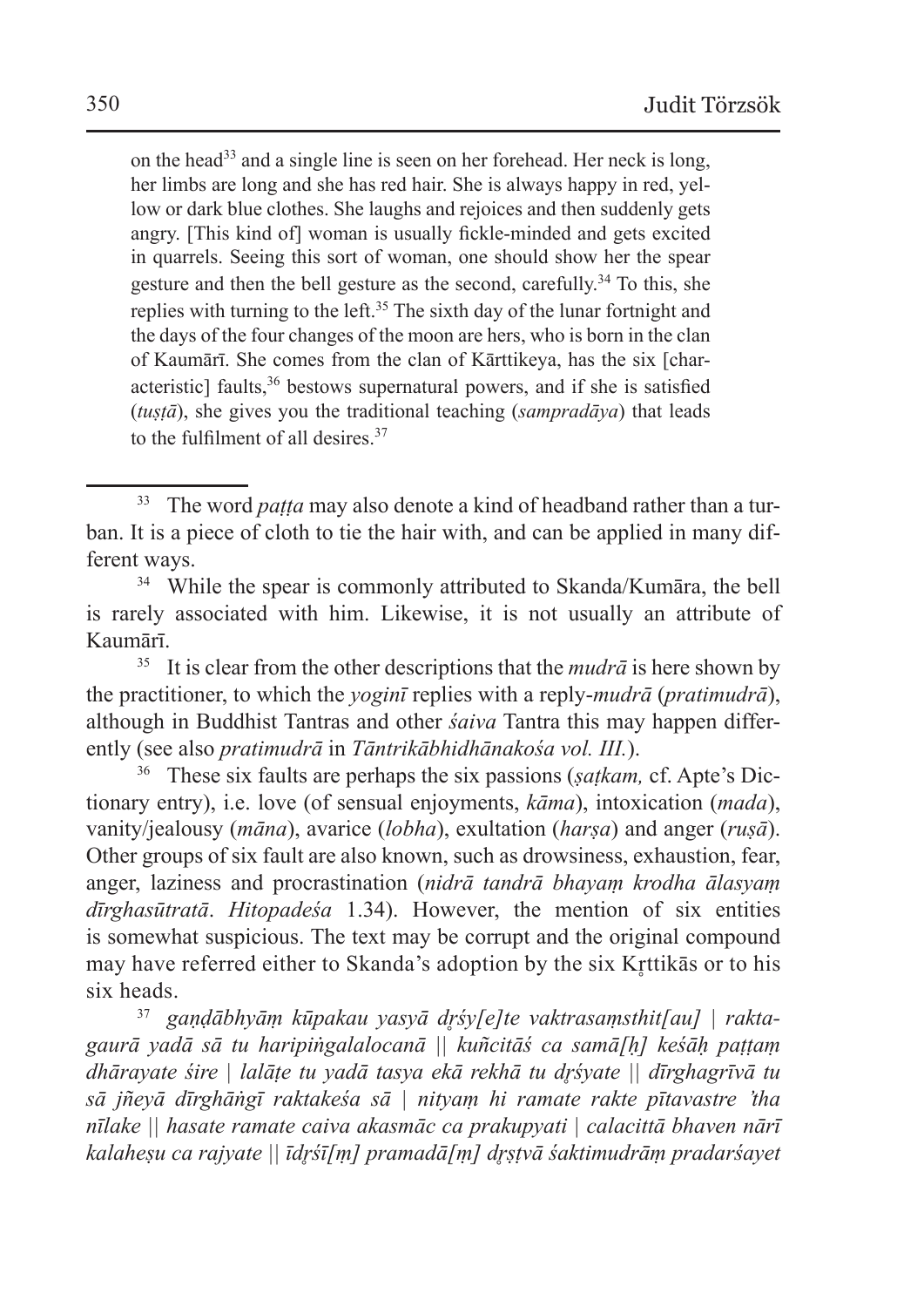For comparison, it is interesting to see that the *Brahmayāmala* (74.55c–59b) uses very similar terms and expressions for the same *yoginī*:

She islean, fair-skinned with greenish brown eyes. She has much energy/splendour, her neck is long, she is hairy and has the hair of a barbarian.<sup>38</sup> She enjoys childish games, she always laughs and sings constantly, she runs, jumps and suddenly gets angry. She must always have a stick in her hand and a spear is written on [her?] house. The eminent practitioner must identify her as being born in the clan of Kaumārī, and worship her on the surface of the earth according to prescription, with a desire to obtain powers from her. Whatever enjoyments the *sādhaka* desires, she shall bestow it upon him.<sup>39</sup>

This typology based on the seven Mothers, which seems to be the main one envisaged in the earliest *śākta* Tantras, becomes extended in later, more composite texts such as the *Tantrasadbhāva* (ch.16) and the *Jayadrathayāmala*, to include for instance *yoginī*s who are Born at Sacred Places (*pīṭhajā*), Born at Sacred Areas (*kṣetrajā*), Born of Matrixes (*yonijā*), Guardians of Entrances (*dvārapālā*), Perfected Yoginīs (*siddhayogeśvarī*) etc.

In fact, even the *Siddhayogeśvarīmata* includes an alternative typology. First of all, it mentions the following list of *yoginī* types (in 28.20): Sky-Goers (*khecarī*), Ḍākinīs, Terrible Ones (*ghorā*) and

| *ghaṇṭāmudrā ca dātavyā dvitīyā ca prayatnataḥ || parivartanaṃ tu vāmena pratimudrā[ṃ] dadāti hi | ṣaṣṭhī tu parvaṇī tasyāḥ kaumārīkulajāḥ striyāḥ || ṣaḍdoṣā siddhidā sā tu kārttikeyakulodgatā | sampradāyaṃ ca sā tuṣṭā dadate sārvakāmikam ||* Square brackets enclose what may be considered editorial hypercorrection. For the full text with apparatus, see Törzsök forthcoming.

<sup>38</sup> The compound *barbaroruhā* is unusual. Its first word is *barbara* (barbarian), but in the second one, which must denote hair (*-śiroruhā*)*,* the first syllable is missing and the rest has been merged with the end of the first word.

<sup>39</sup> *kr̥śāṃgī raktagaurā ca haripiṅgalalocanā || suvarccā dīrghasaṃgrīvā romasā barbbaroruhā | bālakrīḍāratā nityaṃ hasate gāyate muhuḥ || dhāvate valgate caiva akasmāc ca prakupyate | daṇḍahastā bhaven nityaṃ śaktiṃ ca likhite gr̥he || kaumārīkulasaṃbhūtā lakṣayet sādhakottamaḥ | ārādhayed vidhānena bhūtale siddhikāṃkṣayā || yat kiñ cit prārthitaṃ bhogaṃ sādhakasya dadāti sā |*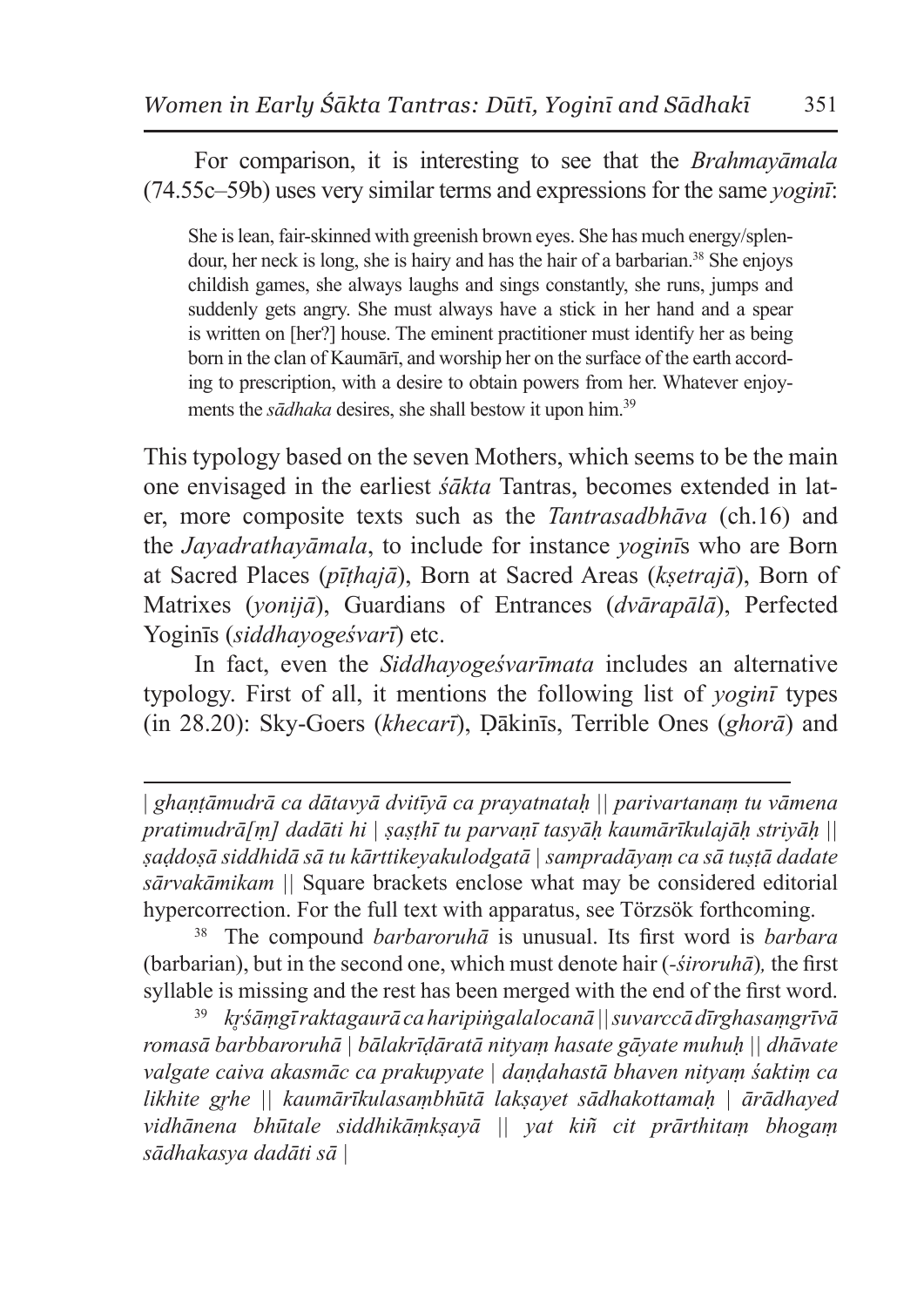Beautiful Ones (*rūpikā*). Then another passage (26.21ff) describes an alternative way in which one can encounter *yoginī*s, who are called this time "*ḍākinī*s etc." (*ḍākinyādyāḥ* and *śākinī*s in the parallel passage of the *Tantrasadbhāva* ch. 16) and who appear in a circle of fire.<sup>40</sup> The passage, which may be corrupt and even abridged,<sup>41</sup> gives a very unclear account of these *yoginī*s, but their description is somewhat similar to the human ones:

Those who look downwards, or [whose eyes] have two reflected images [having double vision?] or those whose two eyes are different [being crosseyed?] are known to be of this [Rūpikā] kind. She who, after crying out *hā hā*, goes out of her house, village, away from the public somewhere else outside is [also] known to be a Rūpikā. She who sweats on her forehead and trembles when seed-syllables are placed [on her] as [prescribed] before is a Vaiṣṇavī called Raudrī. She who does not step over a small trident written up [on the ground, in front of her] and makes obeisance to Bhairava who is of the same nature  $[$ ...]<sup>42</sup>

This alternative description, no matter how confused or confusing, is important in several ways. Firstly, it shows that the *yoginī* typology was not always based on that of the seven Mothers, in other words, *yogin*<sup>s</sup> had an existence and identity independent of the Matrs, even if there are many shared features between them. Secondly, this short

<sup>&</sup>lt;sup>40</sup> This suggests that they are not human, but their description echoes that of human *yoginī*s.

 $41$  If we assume that the surviving recension of the text, which is shorter than what Abhinavagupta had in front of him (see Törzsök 1999: iv–v), is secondary, but that may not be the case. However, it is certain that this description of *yoginī*s is rather enigmatic and something may have been omitted by mistake.

<sup>42</sup> *Siddhayogeśvarīmata* 26.26–29: *adhomukhās tu dr̥śyante atha vā pratimādvayam | bhinne vā locane yasya vijñeyā sā tadātmikā || hāhā -d- eva kr̥taṃ pūrvaṃ gr̥hād grāmān mahājanāt | aparatra bahir yāti vijñeyā sā tu rūpikā || lalāṭe sveda -m- āyāti vepathuś cāpi dr̥śyate | pūrvavan nyastabījais tu sā syād raudrīti vaiṣṇavī || śūlaṃ vāmanam ālikhya na laṅghayati taṃ hi yā | namas tu †vartitāṃ rūpaṃ† bhairavāya tadātmane*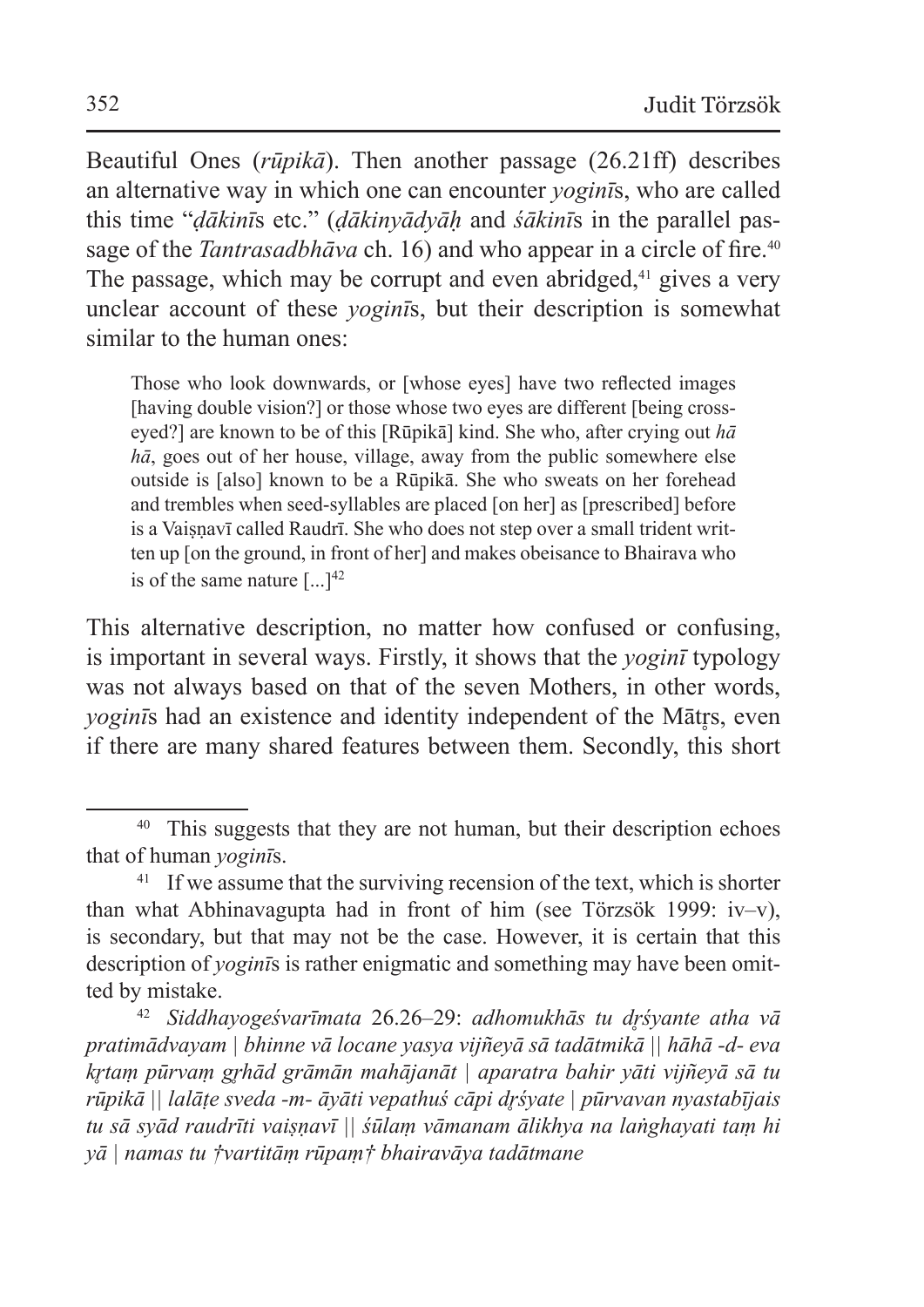description confirms the kind of behaviour *yoginī*s were supposed to have. For the former, longer passage mentions uncontrolled manifestations of feelings (laughing, singing, showing anger etc.), something that women were not supposed to do and that shows the uncivilized nature of *yoginī*s; while the latter passage describes them as leaving their community and home while shouting, which is not only considered uncivilized, but also situates them physically at the margins or even outside of society. Such a description of a woman leaving behind her social background and safety all alone is rare in Indian literature. It is perhaps not surprising that her behaviour was seen as requiring superhuman power.

Finally, the above cited short passage closes with a brief remark on heroes (*vīra*), male counterparts of these *yoginī*s.

The same prescription also applies to a man, in all cases. Thus should one recognize *yoginī*s together with "heroes."43

Although no details are given, the verse clearly states that the same traits should be recognized in men, who are thus to be identified by *yoginī*s as partners. Apart from the surprising and unusual male-female symmetry of the prescription, it also implies that these men were supposed to be sought out by female practitioners. Therefore, it also raises the question of whether *yoginī*s were, at least in some contexts, also female practitioners, and under what circumstances.

## **3. The female practitioner (***sādhakī/yoginī/bhaginī/strī***)**

The boundaries of divinised humans and gods are often blurred or non-existent in tantric cults as well as in many contexts of mainstream Hinduism. In the present context, this implies that divine and human *yoginī*s may be considered identical in some cases, and that the distinction between a *yoginī*, who is potentially divine, and a female practitioner (*sādhakī*), who is definitely human, is less clear than we would

<sup>43</sup> *evam eva vidhir yogyaḥ puruṣasyāpi nityaśaḥ | evaṃ devi vijānīyā['] yoginyo vīrasaṃyutāḥ ||* 26.30.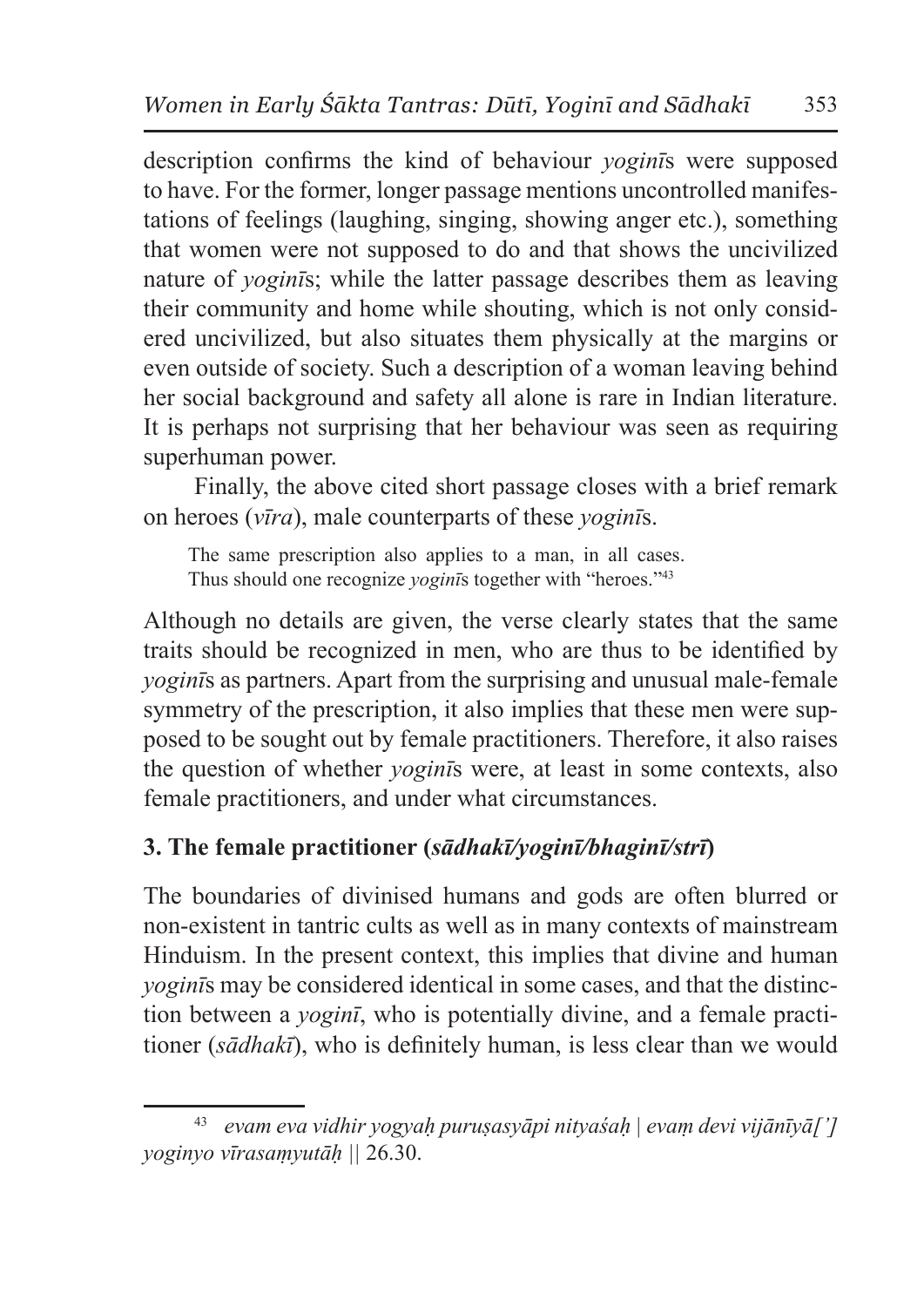expect. Indeed, the word *yoginī* often simply denotes a female practitioner. In this sense, it forms a pair with *vīra*, "hero", which denotes her male counterpart. Just as *yoginī* is an ambiguous term, so too *vīra* can also denote a type of male deity, otherwise often named Rudra, who accompanies goddess *yoginī*s, for instance on a *maṇḍala* or a *cakra*. Therefore, rather than insisting on the ambiguous nature of these terms, it may be more appropriate to say that they denote the tantric identity of practitioners, who become deified in their practice.

In spite of this, seemingly ambiguous, usage of the respective terms, it does make sense to try and find references to female practitioners, and in a number of cases it is very clear that texts indeed speak about them. Before looking at these references, it may not be useless to recall that according to the mainstream Śaivism of the Siddhānta, initiation is not to be given in its full form to women. Even in the *Svacchandatantra*, which is less mainstream in that it teaches the tantric cult of Bhairava using some impure offerings, women, along with children, the elderly, the sick etc., are to be given a so-called "seedless" initiation, which excludes the obligation to follow the post-initiatory rules (*samaya*).44 The king, who is too busy to deal with these obligations, is also included in the list.

Children, fools, the elderly, women, kings and the sick—for these, initiation is seedless [i.e.] it excludes [the obligation to follow] post-initiatory rules etc.<sup>45</sup>

<sup>44</sup> See also the entry *nirbījadīkṣā* by Dominic Goodall in *Tāntrikābhidhānakośa vol. III*.

<sup>45</sup> *bālabāliśavr̥ddhastrībhogabhugvyādhitātmanām || eṣāṃ nirbījikā dīkṣā samayādivivarjitā ||* (4.88) According to Kṣemarāja's commentary, the word "etc" refers to other ritual obligations, such as the annual reparatory *pavitraka* rite (*ādiśabdāt pavitrakādividhis*). See the entries *pavitraka* and *pavitrārohaṇa/pavitrāropaṇa* in *Tāntrikābhidhānakośa vol. III*, where it is also pointed out that the earliest Tantras do not describe this rite. Thus, it is possible that the *Svacchanda*'s author(s) had something different in mind than Kṣemarāja.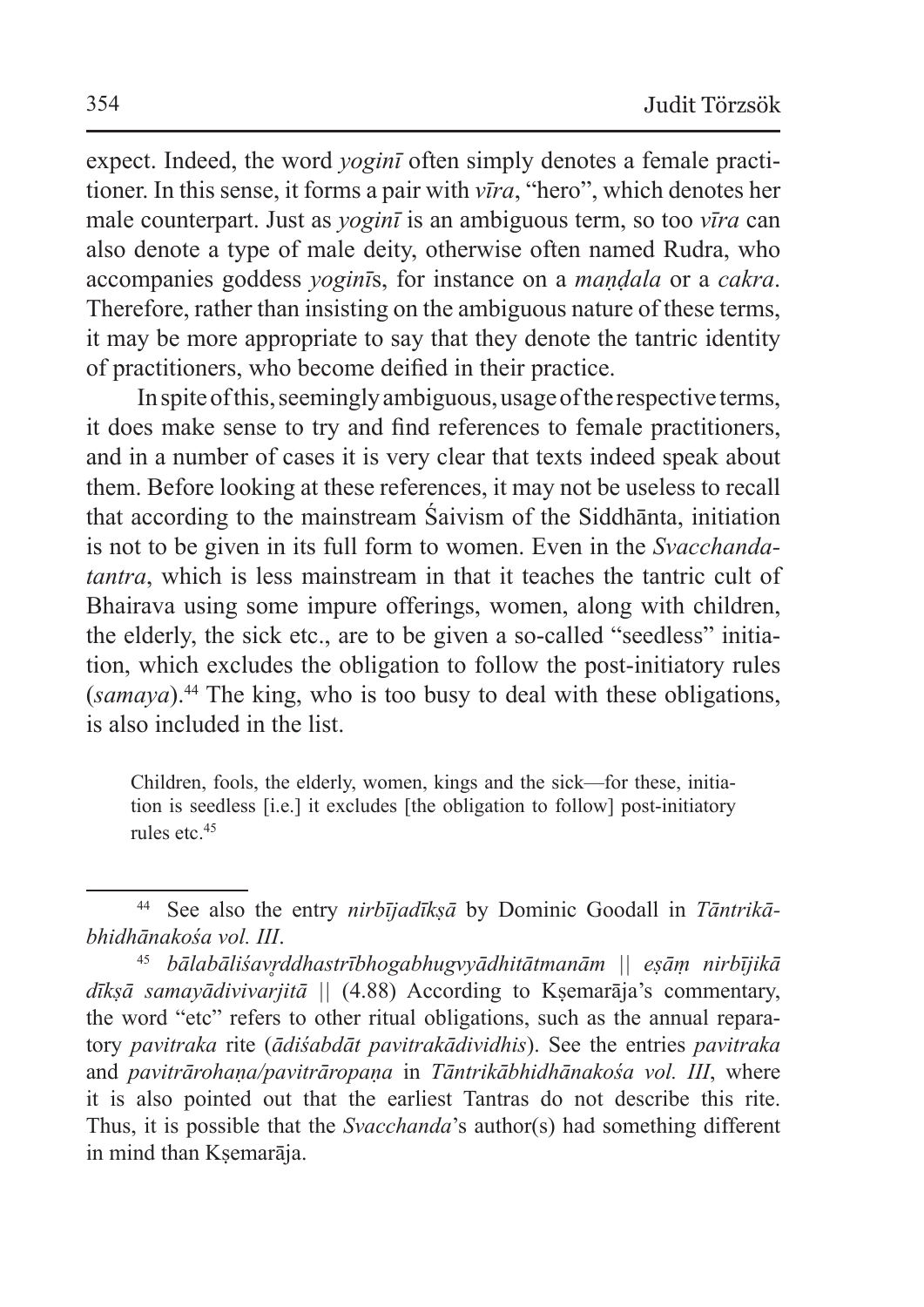All these categories of people are considered to be unable to follow the rules of the community, therefore they are given an easier version of initiation, which is also less powerful. It follows from this that these categories of people, including women, are not supposed to become full-time practitioners (*sādhaka*, or *putraka* in the later terminology if they seek final liberation). Accordingly, scriptures of the Siddhānta as well as those of the Bhairava cult (such as the *Svacchanda*) do not normally have any particular teaching aimed at women.46

It is nevertheless surprising to see that women are considered unable to follow the *samaya* rules. For the so-called *samaya* ritual, which is a preliminary to initiation proper (*dīkṣā*), can also be performed for women, which implies that they can observe the rules. It is possible that the "seedless" initiation was introduced only in the non-*śākta* tantric branches, while *śākta* scriptures maintained what was probably the original version of the *samaya* rite, meant to be performed also for women.

Whatever is the case, Ksemarāja understands in his commentary that when initiates receive a new, *śaiva* name, according to the tradition of the *Svacchanda*, men receive one that ends with *-śiva* and women one that ends with *-śakti*. This may not have been the case according to the original rite at the time of the composition of the *Svacchanda*, for the text of the *Svacchanda* itself does not

<sup>46</sup> There are, however, some details of ritual in the context of which women are mentioned, to point out different ways of performing the same rite for women. At *Svacchanda* 3.164 for instance, Kṣemarāja mentions that according to some, the male initiand must hold the *pāśasūtra* in his right hand, the female in her left, raised to the top of the head. According to him, this is wrong, because the initiand has his or her hands kept busy holding the *darbha* grass functioning as (an extension of) his/her *nāḍī*s; therefore the *pāśasūtra* must be attached to the topknot (which, by the way, implies that he envisages male initiands, unless we assume that women also had some sort of *śikhā*): *tat sūtraṃ pumān dakṣiṇena strī vāmena kareṇa mūrdhni dhārayed ity asad dīkṣyahastayor darbhanāḍīdhāraṇe vyāpr̥tatvam ataḥ śikhāyām eva pāśasūtram lambayet.* See also 2.205 and commentary thereon.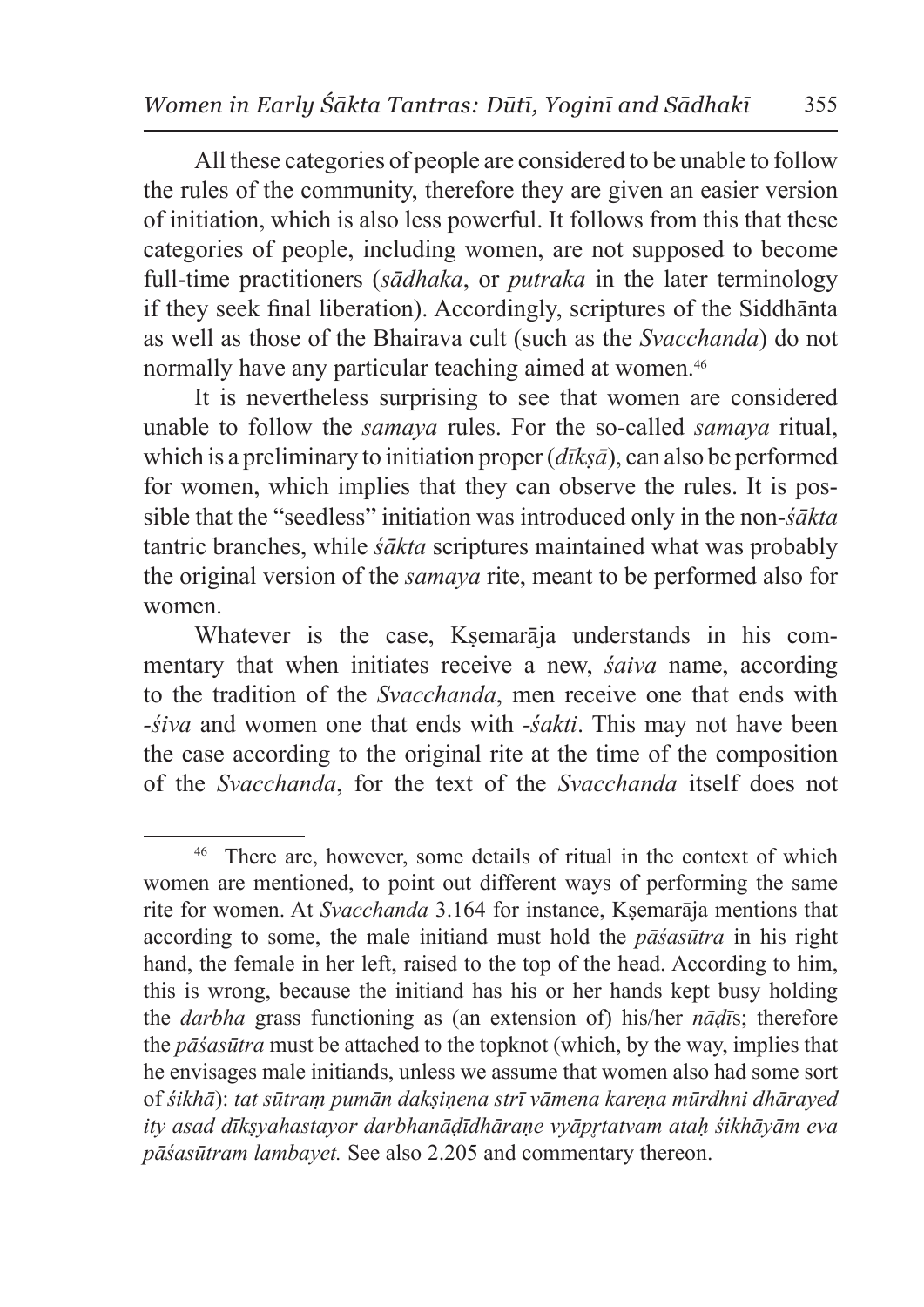specify this detail. However, a similar procedure seems to be prescribed in the *Brahmayāmala* (chapter 34). The text has a lacuna in the passage in which the basic naming procedure is prescribed (which probably concerns men), therefore the instruction remains unclear as to the ending of male initiation names. Then, however, this verse follows:

But when women [see the flower they cast on the initiation *maṇḍala*] fall on these [various] places,  $47$  they should receive a name by that lineage [depending on which deity their flower falls on the *maṇḍala*], with a name "Śakti"<sup>48</sup>

What the passage appears to say is that female initiation names should end with *śakti*, just as Kṣemarāja has it in the *Svacchanda*'s context.49 The fact that initiands are divided primarily into these two categories, male and female, rather than into four *varṇa*s as in the Siddhānta, is confirmed in the subsequent verse:

Whoever is [thus] established [as belonging to] this or that lineage, be it a "hero" [= a male practitioner] or a "*yoginī*" [= female practitioner], their clan will protect [them, who are] the Sādhaka and the female [practitioner].<sup>50</sup>

<sup>50</sup> *yā yasmiṃ saṃsthitā gotre vīro vā yoginī pi vā || svagotraṃ rakṣayantīha sādhakañ ca 'valā tathā |* (200ab–201cd) Since the accusative and the nominative are often confused in the text, it is not clear whether the male and female initiates will protect their clan or the clan will protect them. I understand *cavalā* to stand for *cābalā[ṃ]* (the text may be emended). The reading of the end of the line was problematic (the problem is also indicated in Shaman Hatley's transcription) because the ink isslightly smeared there, but thanks to new photos made by Jung Lan Bang, it is now certain.

<sup>&</sup>lt;sup>47</sup> Lit. "when the fall for women happens at these places", but the "fall" in this context is clearly that of the flower.

<sup>48</sup> *nārīnān tu yadā pātaḥ sthānesv eteṣu jāyate || tena gotreṇa tan nāmaṃ śaktisaṃjñaṃ tadā bhavet |* (*Brahmayāmala* 34.199cd–200ab)

<sup>49</sup> It is to be remarked that in Trika Tantras, which are more *śākta* in that their pantheon is more dominated by goddesses, all initiation names end with *-śakti* (see *Siddhayogeśvarīmata* 6.43 and *Tantrasadbhāva* 9.125).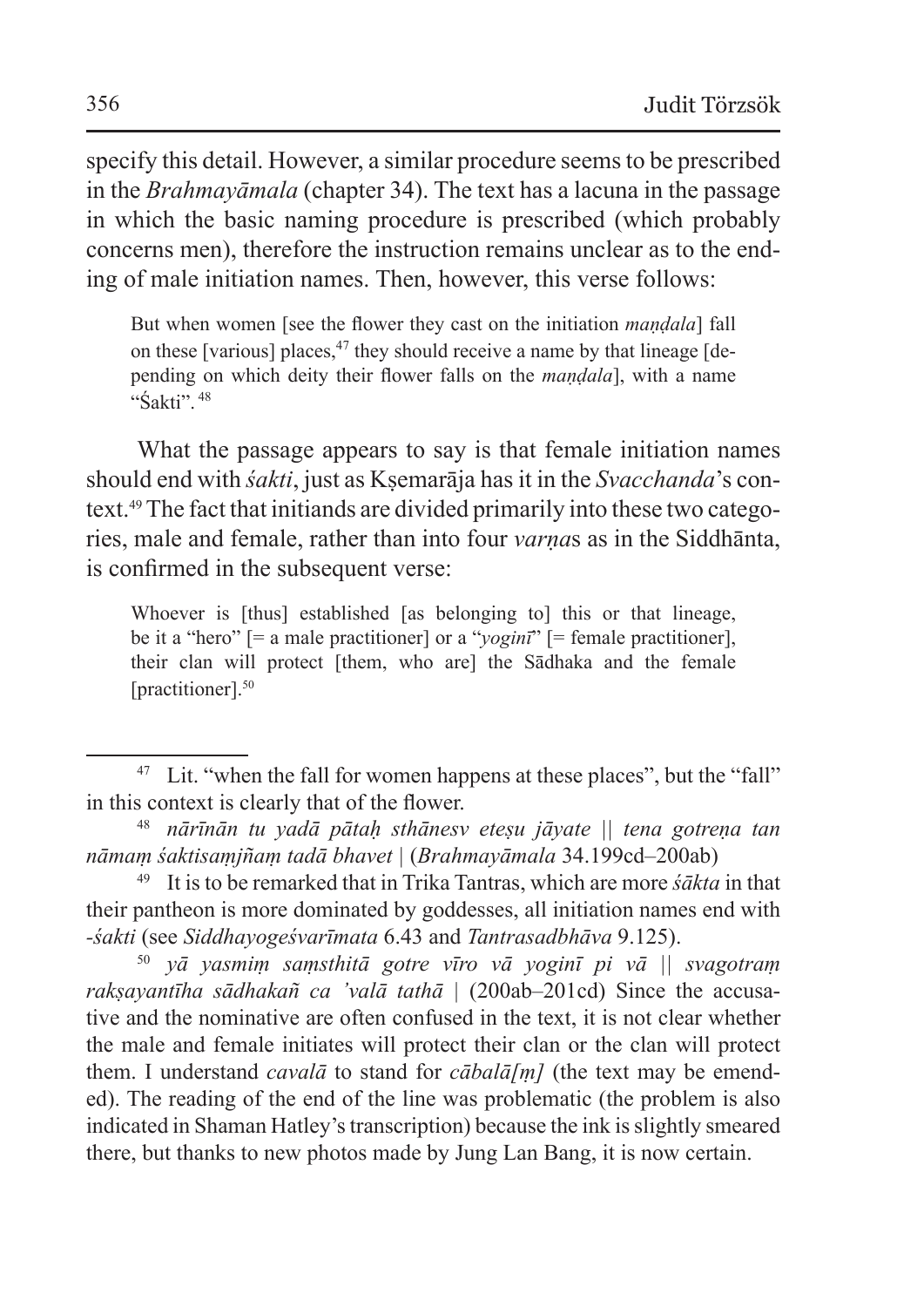A later chapter on the *samaya* pledges confirms that women can as properly take and keep the *samaya*s as men. For after what is an initial mention of the *samaya*s, the text says:

if a man or a woman obtains these, he/she shall be able to produce supernatural effects and be recognized [by fellow practitioners or clan members] at home or in the field even from a distance.<sup>51</sup>

That the initiation of both men and women, on an equal basis, continued to be a *śākta* tradition can be seen, for instance, in a remark made by Abhinavagupta in his *Parātriṃśikāvivaraṇa*. <sup>52</sup> Commenting on a verse of the *Parātriṃśikā*, Abhinavagupta states that one can be initiated directly by the deity without the performance of a ritual. Such a directly initiated person can be a hero or *yoginī* (*vīro vā yoginī vā*), i.e. a male or female practitioner.

It is not only the *samaya* pledges that women were able to take in the *śākta* systems. In several passages that describe the obtainment of supernatural powers, women are explicitly mentioned as practitioners, along with men. The *Brahmayāmala*, before describing the mantra of a three-legged (*tripāda*) Bhairava, points out that if a man or a woman obtains his characteristic features (*lakṣaṇa*), i.e. if they are assimilated to this mantra–deity, they shall obtain eternal success [and possess all possible powers].53

Similarly, the propitiatory worship (*sādhana*) of the goddess called Aparā is prescribed both for men and women in the *Siddhayogeśvarīmata* (chapter 19). After the ritual burning of one's mundane

<sup>53</sup> 28.57c–58b: *ataḥ param pravakṣyāmi bhairavasya tu lakṣaṇaṃ || yāmya vāpya nara strī vā siddhi prāp[s]anti sāsvatīṃ |* I understand the second line to stand for *yāny [=lakṣaṇāni] avāpya naraḥ strī vā siddhiṃ prāpsyanti śāśvatīm.*

<sup>51</sup> *yām avāpya nara strīr vvā siddhiceṣṭā[nu/na]marcchati | vijñāyate sa dūre pi gr̥hakṣetre vyavasthitaḥ.* The text is somewhat problematic. *Yām* is understood to stand for *yān* (*samayān*), but the verb is perhaps corrupt or *aiśa* for *anvarjati* or something similar, possibly *metri causa*.

<sup>52</sup> See the last paragraph of p. 275.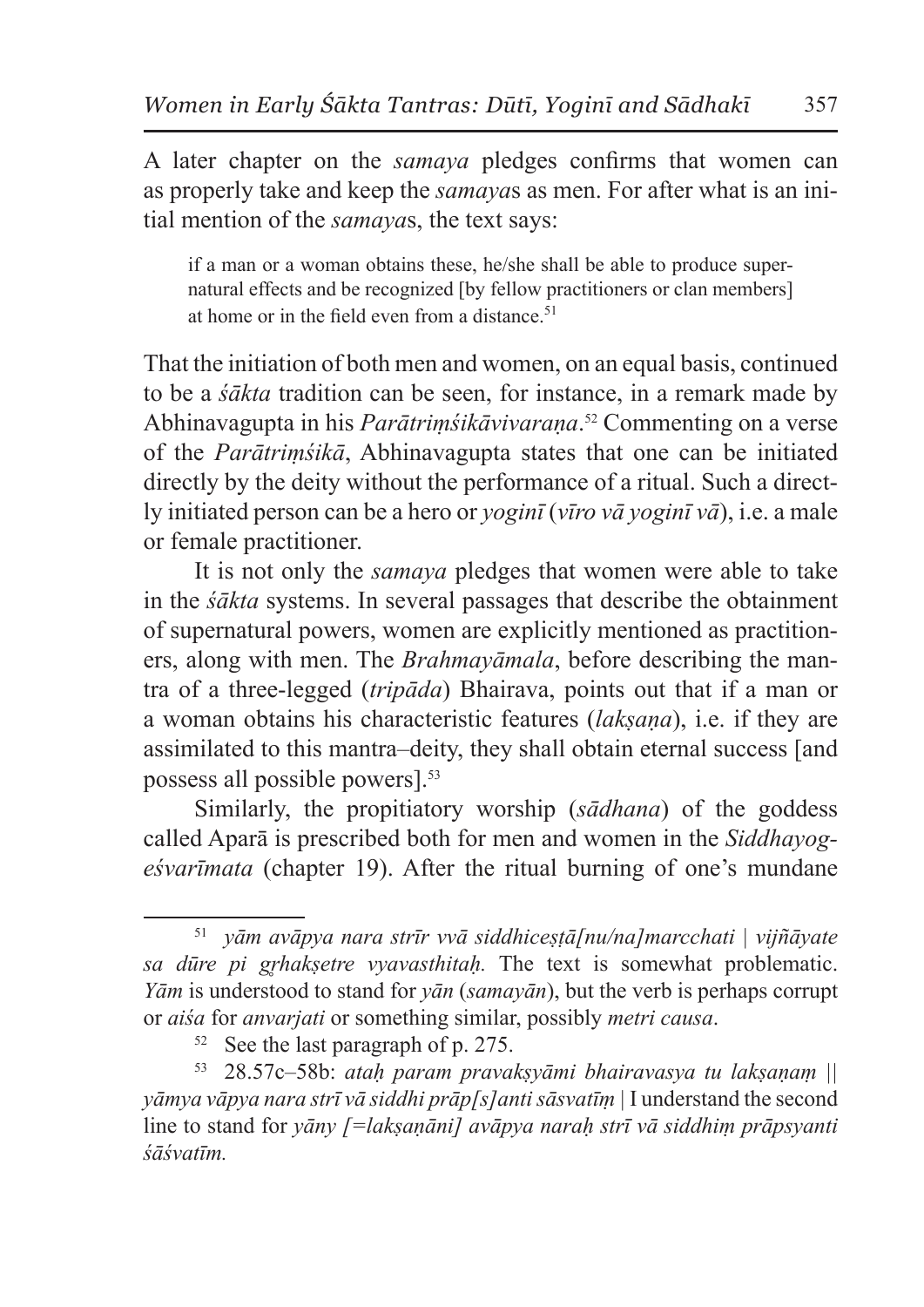body and the creation of a bhairavic one, the practitioner must place the Aparā mantra in his or her heart and visualise Aparā's retinue of goddesses in a circle (*cakra*), with Bhairava and Aparā in its middle. Worship is performed with the usual offerings, but with the addition of meat (*māṃsa*), and followed by mantra recitation and fire offerings, which include human flesh. Finally, the goddess appears in the middle of the sacrificial fire. She enters the practitioner's circle of deities and the practitioner becomes similar to her (*tattulyaḥ*). At the end of this description, some options are given: one can perform this rite alone (which may imply that the ideal place is the cremation ground) or at home, one can be a hero, i.e. a male practitioner, or a woman.<sup>54</sup>

Another, later, Trika scripture, the *Tantrasadbhāva*, mentions female and male practitioners and uses the same wording in the context of a similar rite.

He who worships this circle [of deities], be it a hero [i.e. a man] or a woman, will become a *yoginī* after a year and enters an eternal body; [even] someone cowardly will become a hero, dominated by heroic sentiments.<sup>55</sup>

Here the formulation suggests that powerless women (*abalā* also means the forceless, the weak) will become powerful *yoginī*s, while powerless men ("the cowardly" *bhīru*) will become powerful heroes (*vīra*). Such a formulation also occurs in the *Siddhayogeśvarīmata*, stressing the fact that women, who are by nature said to be devoid of force or power (*abalā*) become powerful.<sup>56</sup> It is to be found after an excursus

<sup>54</sup> *Siddhayogeśvarīmata* 19.17cd–18ab: *ekākino yathoktena vidhinānena sādhanam || gr̥he vātha prakurvāṇair vīro vāpy athavābalā*

<sup>55</sup> *ya idaṃ pūjayet cakraṃ vīro vā yadi vābalā\* || vatsarād yoginī bhūtvā praviśec chāśvatāṃ tanum | bhīrur vīratvam āyāti vīrabhāvair adhiṣṭhitaḥ ||* (*Tantrasadbhāva* 3.224cd–25) \* Here I follow "Ms g" (*vābalā*) rather than the reading of the other Mss (*vābalaḥ*) followed in Dyczkowski's online edition. The edition in fact eliminates the female practitioner by its choice of variant.

<sup>56</sup> In an *aiśa* wording: *sādhako vīratāṃ yāti abalāṃ ca balāṃ bhavet* (27.15cd).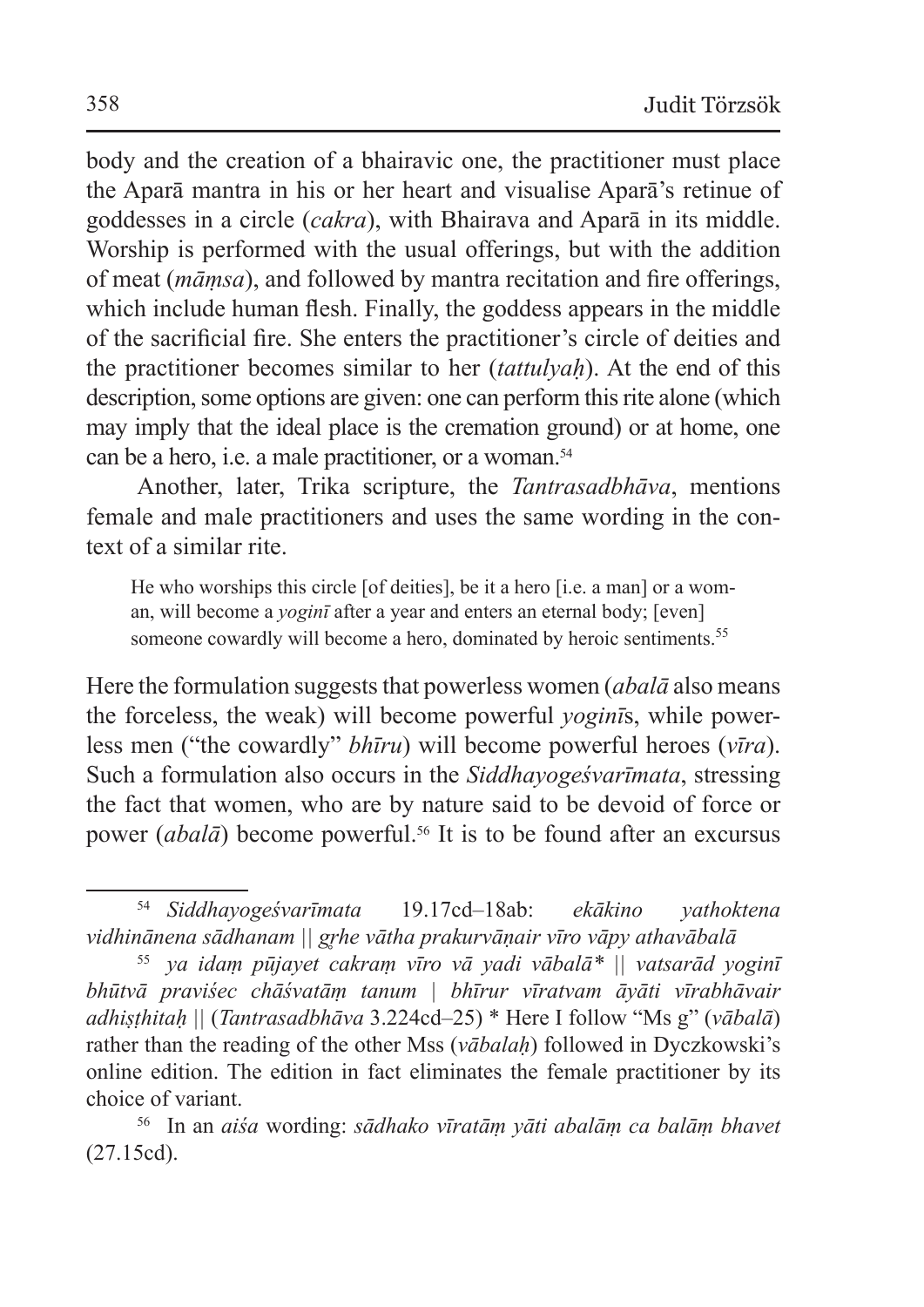on the imperative of keeping the teaching secret, which applies to both men and women.

While the most common way of mentioning male and female practitioners is to call them *vīra* and *yoginī* or *vīra* and *abalā*, it also happens that the terms *sādhaka* and *sādhakī* are used, as in chapter 10 of the *Siddhayogeśvarīmata*. 57 This chapter prescribes the *pūrvasevā* or preliminary observances, which must precede the propitiation of mantra deities for *siddhi*. The observances are somewhat reminiscent of the *pāśupata* observance, one of them is in fact called the *pāśupata* observance and refers to and cites the *Pāśupatasūtra*s. All of them require that one must smear one's body with ashes (of various colours in the different observances) and wander about with various attributes, recite the appropriate mantra etc. Given that *pāśupata*s were supposed to be brahmin males, one would picture a male practitioner to accomplish such *pāśupata*-like observances of a wandering ascetic;<sup>58</sup> but the text remarks at the very beginning:

concentrating the mind on the mantra [to be propitiated], the male or female practitioner (*sādhakaḥ sādhakī vātha*) should perform pantheon worship as prescribed and accomplish the [following preliminary] observance.<sup>59</sup>

<sup>57</sup> The word may also occur in the *Brahmayāmala*, but the text is not secure at that point and the interpretation of the passage is not straightforward. The word in question (*sādhakīyau*?) may be corrupt and/or refer to the female partner (*śakti*) as belonging to the *sādhaka*: *guhyāmr̥taṃ samākhyātaṃ guhyayāgaṃ prakalpayet | vandanaḥ prāsanañ caiva karttavyaṃ sādhakena tu || śaktyāpi sādhakī[yau] tu prāsitavyas tathaiva hi ||* (24.37–38b).

<sup>58</sup> It must be noted, however, that in spite of the *pāśupata* prescription which allows only "twice-born" men to follow the *pāśupata* observance, a 12th–13th century inscription from Mount Abu (*Indian Antiquary* 11: 220– 223) mentions a female *pāśupata* who acted as a guru or superior of a *śaiva* monastery. See also Sanderson 2013: 213. Her name (Yogeśvarī) is, nevertheless, different from those of the male *pāśupata*s listed in the same text, for it does not end with the common *pāśupata* ending *-rāśi*.

<sup>59</sup> *sādhakaḥ sādhakī vātha mantratadgatacetasaḥ | yāgaṃ kr̥tvā vidhānena vratacaryāṃ samācaret* (10.4).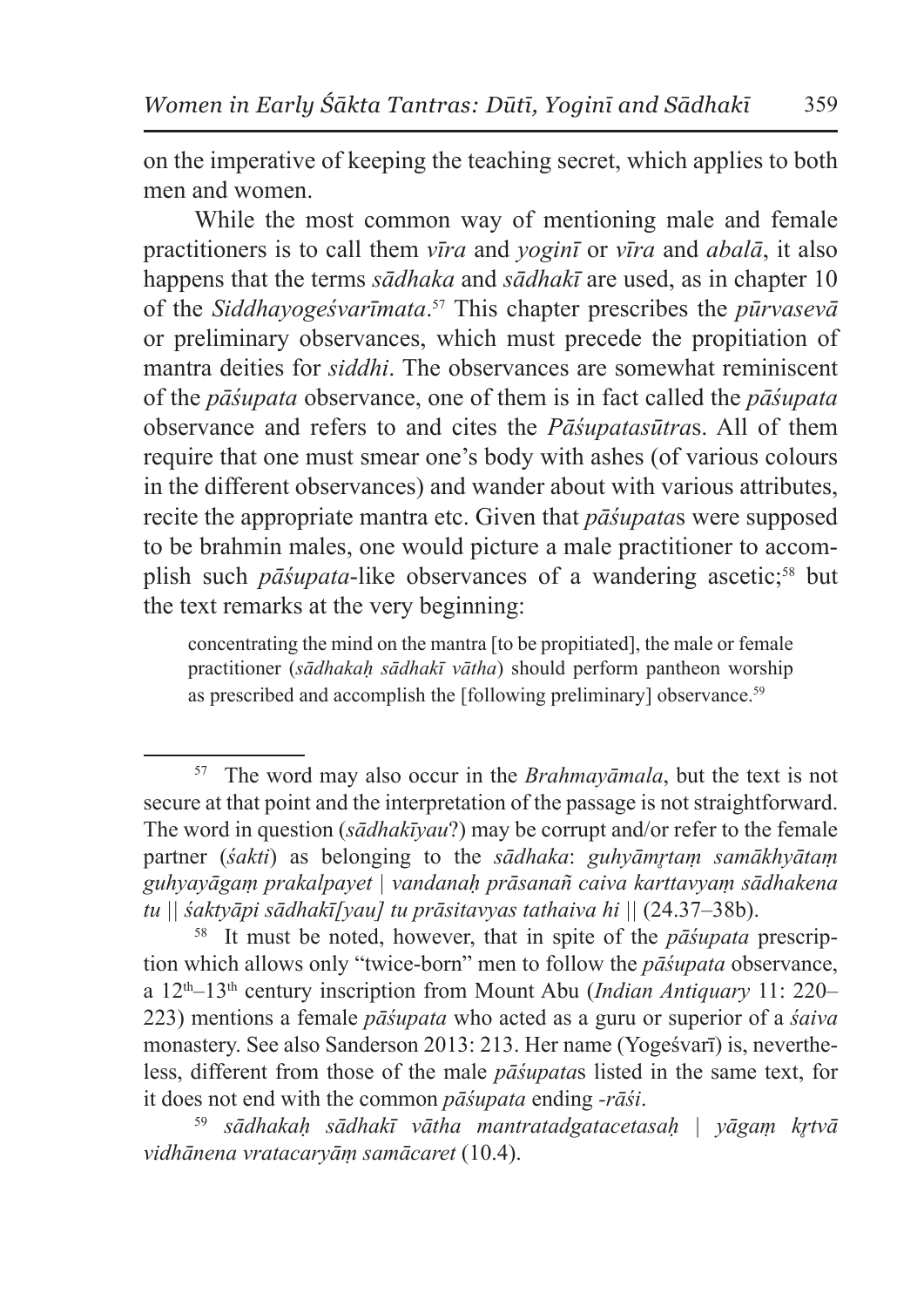All these mentions of female practitioners in very diverse ritual contexts suggest that they could be involved in any kind of tantric practice, which was probably the case, at least in theory. However, one particular ritual context seems to attract the mention of women more often: the recognition of male and female members of the same lineage. This context leads us back to the question of *yoginī*s, for female practitioners appear indeed in these passages as *yoginī*s endowed with supernatural powers. Thus, heroes and *yoginī*s, the latter called simply women (*abalā*), must recognize each other through the use of sign language (*chommakā*)<sup>60</sup> and identify each other as belonging to one of the *mātr* clans. Since they belong to the same clan or lineage, the women are also called "sisters" *(bhaginī)* in these passages.<sup>61</sup>

In the above examined cases, women appear alongside with men as equally able agents in ritual. It also occurs, however, that women, although they are clearly allowed to perform rites of "magic" (*siddhikarman*), are explicitly mentioned as being weaker, for whom a particular, easier kind of ritual is proposed: "even a woman, or a man, [whether he is] an initiate into the *samaya* rules or someone who has

<sup>60</sup> *Tantrasadbhāva* 18.31: *teṣāṃ tu kathayiṣyāmi cchommakāḥ kulasaṃsthitā | kule sāmānyatāṃ yāti vīro vāth' abalāpi vā*. "I shall now teach you their sign language established in their clans [through which] a hero or a woman can be [recognized as belonging to] the same clan." The goddess asks for the same teaching at the beginning of a chapter of the *Siddhayogeśvarīmata* (27.4: *tvatprasādān mahādeva śrotum icchāmi tattvataḥ | kule sāmānyatāṃ yāti yathā vīro 'balāpi vā*), but the chapter does not include a reply.<br><sup>61</sup> In the *Tantrasadbhāva*, the following passage (16.245–6) precedes imme-

diately the typology of human *yoginī*s and their clans: *tat sarvaṃ prāpnuvanty etā vidhinānena suvrate | vīro vā bhaginī vāpi tatra dharmānuvartinī || phalaṃ prāpnoty asandehād yat tad iha vimarṣitam | hīnamadhyottamaṃ caiva svakīyāṃśavaśocitam ||* (The Muktabodha e-text writes *visarpitam* for *vimarṣitam*, but the MSS read *vimarṣitam*). "They shall obtain everything through this ritual, o virtuous one. Whether a hero or a sister following her *dharma*, he/she shall undoubtedly obtain the result that has been revealed here, of inferior, mediocre or superior quality, and according to the power of his/her own lineage."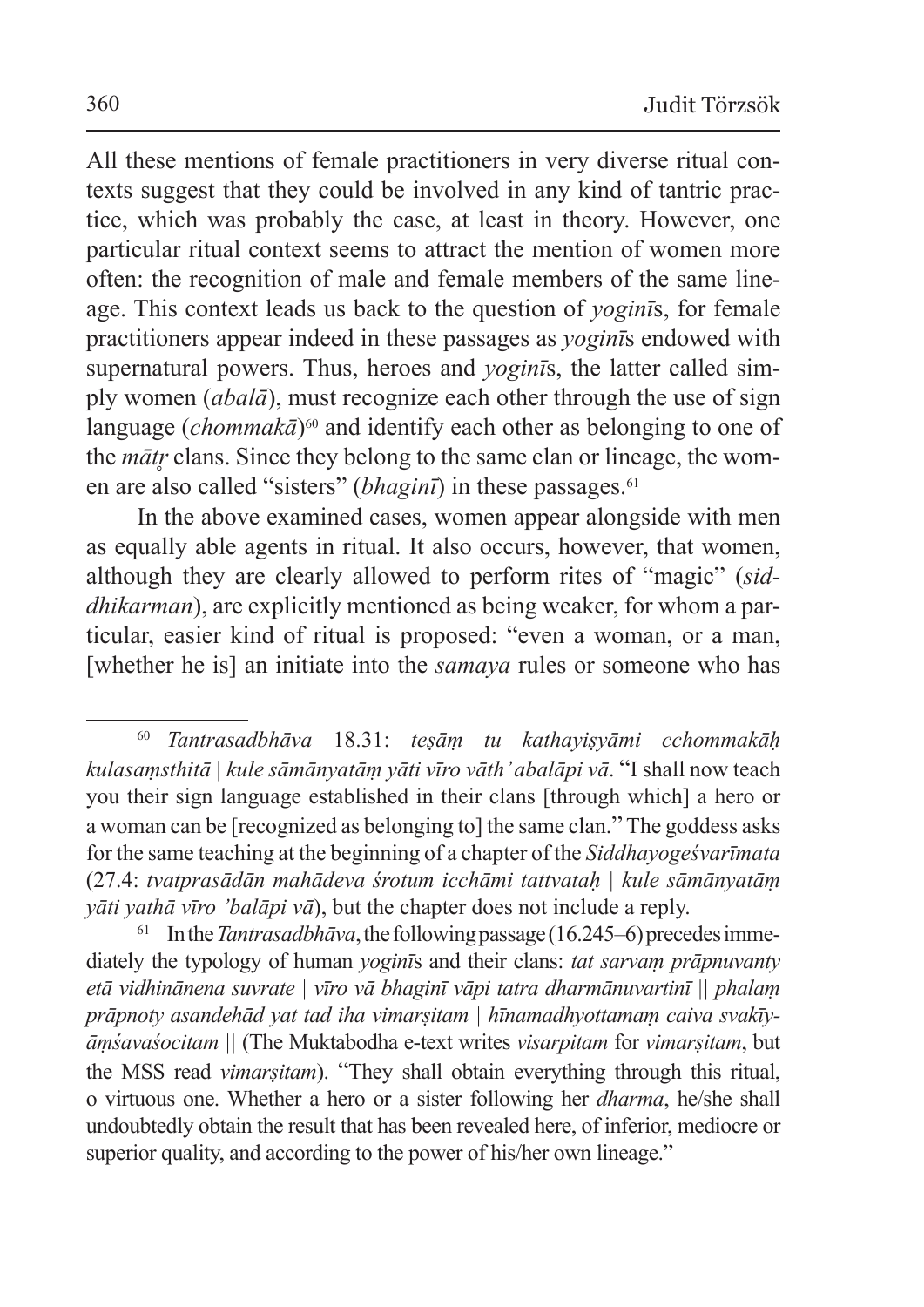received full initiation but is unable to perform a *sādhana*, can accomplish the following ritual, o goddess".62 The list of practitioners, which exceptionally starts with women (note that all the previous occurrences have the "hero" first), shows that women are considered, at least here, less able to perform *sādhana* and are put in the same category as various types of weaker male initiates who are unable to accomplish certain rites.<sup>63</sup>

No matter how often women are called the "weak" ones, it also happens that they are the most ideal practitioners. This is the case when the use of a mantra syllable called the Heart of Yoginīs (*KHPHREṂ*) is prescribed.64 It is praised as a particularly powerful mantra syllable, more efficient than all observances and satisfying all the female powers (*śaktayaḥ*). Its efficiency, however, applies mainly when used by women:

A man can [also] have the right to perform this ritual act concerning women. For it [mainly] bestows success onto women, and sometimes also onto men. It has been transmitted by women from mouth to mouth and not written down in a book.<sup>65</sup>

The passage continues to enumerate *yoginī*s in different cosmic periods (*yuga*) who transmitted the teaching and finishes by remarking that in the end the doctrine was committed to writing. This may be pure fiction as it stands; but it is notable that the tradition sees part of itself as an oral tradition originating with women and as something that is meant to be used by women in particular.

<sup>62</sup> *Siddhayogeśvarīmata* 25.2: *abalāpy athavā vīraḥ samayajño 'tha dīkṣitaḥ | aśaktaḥ sādhane devi tadāyaṃ vidhim ācaret ||*

<sup>&</sup>lt;sup>63</sup> In spite of this introductory verse, what follows does not seem to be so easy to carry out, for an elaborate cremation ground ritual is prescribed involving impure substances that are difficult to obtain.

<sup>64</sup> *Siddhayogeśvarīmata* 28.32–42.

<sup>65</sup> *puruṣeṇādhikāro 'sti asmin strīvidhikarmaṇi | striyāyā[ḥ] siddhido hy eṣaḥ kadācit puruṣasya ca || vaktrād vaktragataṃ strīṇāṃ na ca lekhyati pustake |* (28.41–42ab).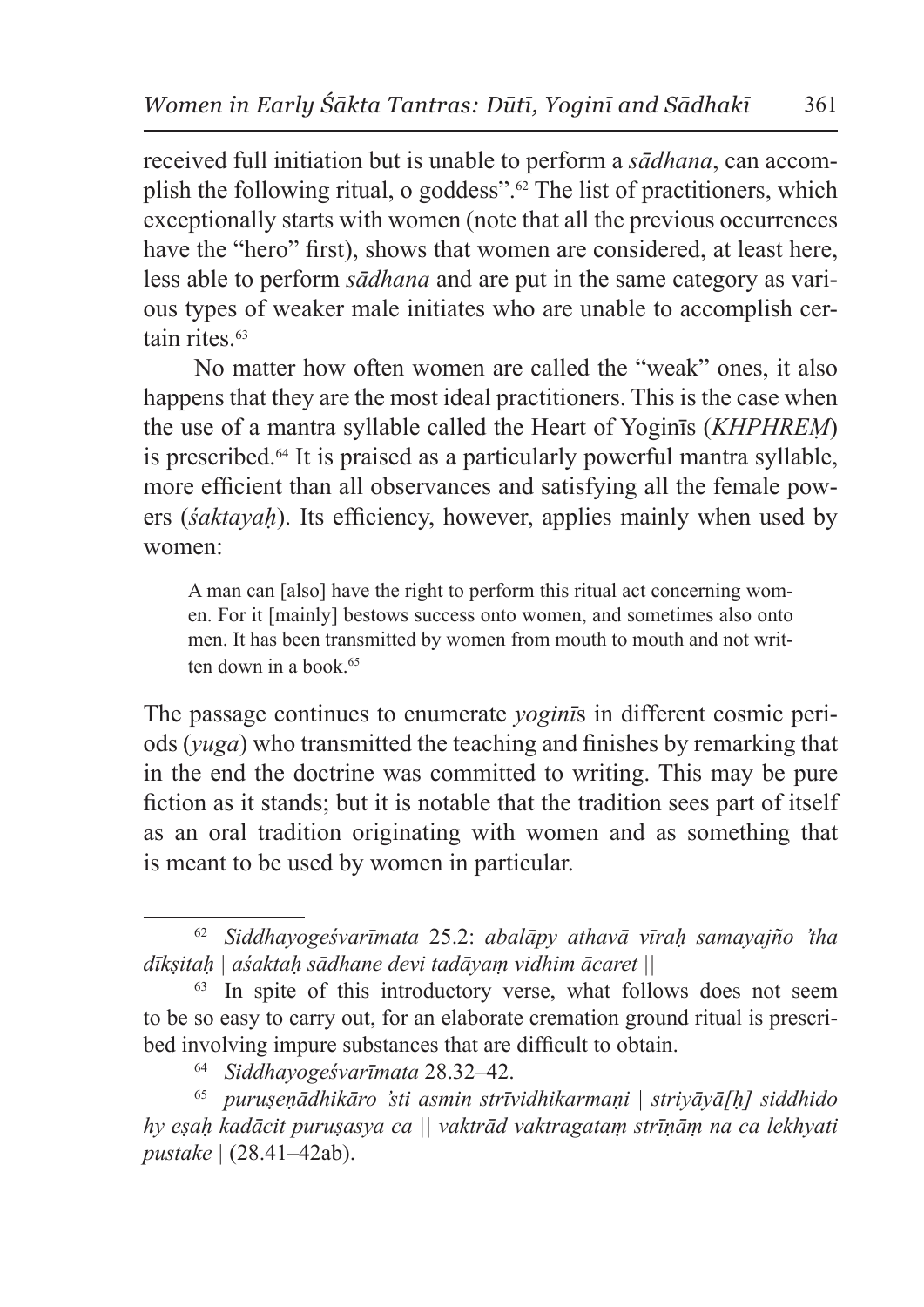### **Conclusion: The Power of the Powerless**

It is a quasi-universal cultural phenomenon that women are associated with impurity and danger.<sup>66</sup> Their dangerous impurity can make them menacing and powerful, in the way in which tantric goddesses and *yoginī*s are depicted. As these powerful and impure goddesses and *yoginī*s make their way into the pantheon of *śākta* scriptures, actual women, whether they embody these divine females or not, also gain more presence in these works.

The first major step is that women, who are excluded from Vedic initiation,<sup>67</sup> can be initiated into the tantric systems, along with *śūdras*, who are also excluded from Vedism. Even if women can only receive the so-called "seedless" version of initiation in the mainstream Śaivism of the Siddhānta, this is a major innovation. But as we have seen, women appear as more important participants in the ritual system of early *śākta* scriptures.

Secondly, in *śākta* scriptures they are not only allowed to participate in rituals, but their participation as ritual partners (*śakti*) is often required, even if their role can be rather instrumental.<sup>68</sup>

<sup>68</sup> The presence of a woman, the *dharmapatnī*, is of course necessary in Vedic ritual too. This parallel is pointed out by Jayaratha, who seems to cite a scriptural passage commenting on the ritual involving the *dūtī*: *brahmaṇasya yathā patnī tayā saha yajen makhe | evaṃ dūtiḥ kulācārye jñeyā nityodite kule*. "Just a brahmin must perform sacrifice in the company of his wife,

<sup>66</sup> This appears to be related to the fear of menstrual blood, see e.g. Guterman-Mehta-Gibbs 2007.

<sup>67</sup> As McGee 2002: 41–42 points out, women's exclusion from Vedic initiation (*upanayana*) probably led to their gradual exclusion from Vedic learning and from the individual performance of *śrauta* rituals. She also shows that at the time of Jaimini, women's access to Vedic learning was not yet an issue itself (while *śūdra*s were definitely denied access to the Vedas). Nevertheless, women's role in Vedic ritual was reduced, for they acted either as proxies (*pratinidhi*), partners (*dharmapatnī*) or designated sons (*putrikāputra*). On women's role in Vedic ritual, see also Jamison 1996.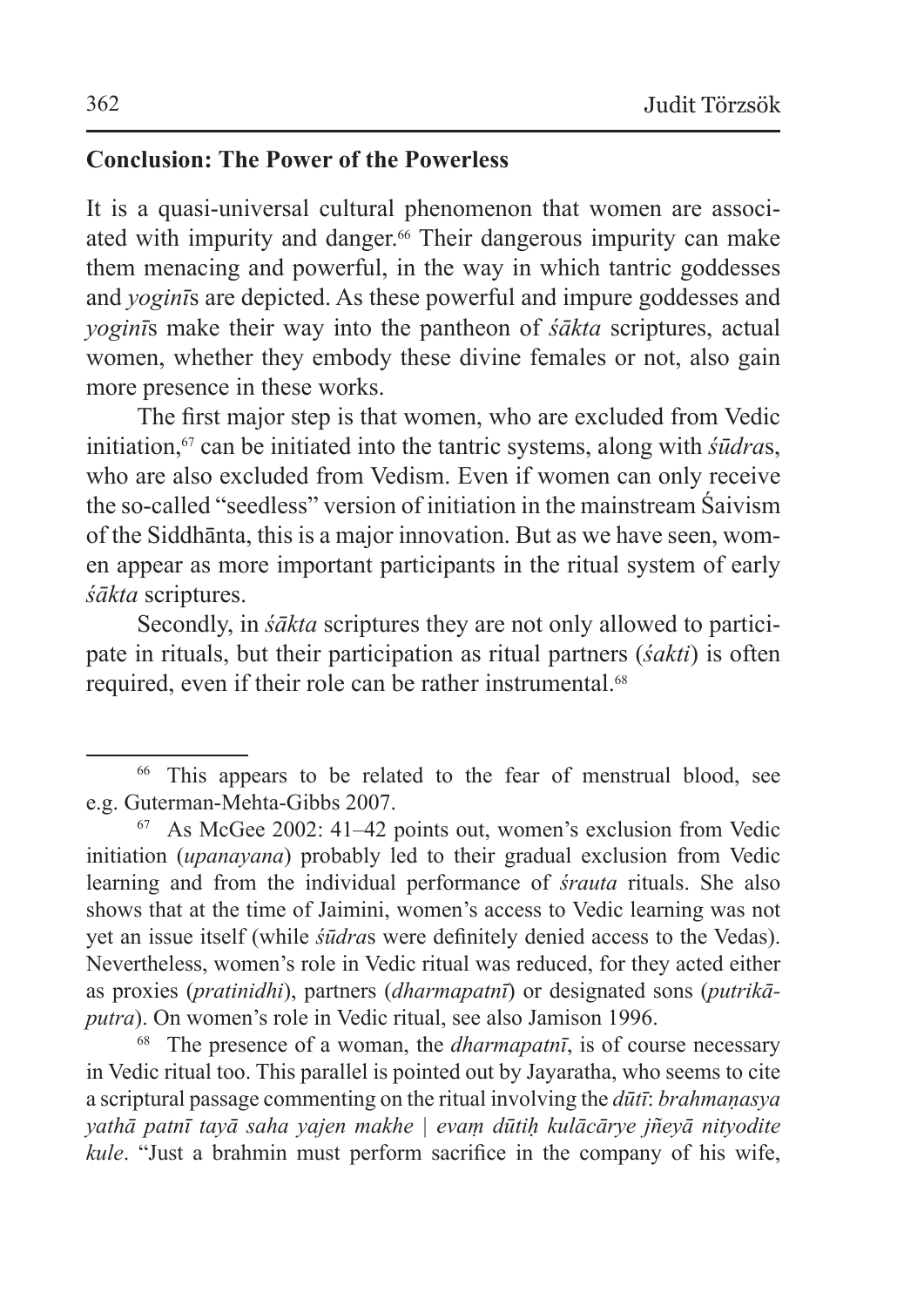Thirdly, in addition to goddesses and female spirits, actual women (in the form of *yoginī*s) are also considered to possess exceptional powers. They are therefore to be worshipped as repositories of these powers and are also said to transmit tantric doctrine.

Finally, women are also entitled to perform many *śākta* rites in the same way as men, on equal grounds. The examples demonstrate that women had the full right to perform ascetic observances (*vrata*),<sup>69</sup> propitiatory worship to use the power of a deity (*sādhana*), including pantheon worship (*cakrayāga*) combined with visualisation (*dhyāna*), mantra recitation (*japa*) and fire offerings (*homa*).70 Although it happens that women are seen as less able to perform some rites than men, it also occurs that a rite or mantra (the *yoginīhr̥daya*) is said to be more efficient for them.

It remains a question whether women also had access to final liberation through these practices.<sup>71</sup> I have found no explicit statement concerning this question, $72$  but it must be kept in mind that the texts

 $70$  An outside source from the eighth century CE, Bhavabhūti's *Mālatīmādhava*, confirms that female practitioners had the same rights or *adhikāra* in these matters. For the *yoginī*s Kapālakuṇḍalā and Saudāminī are said to perform similar sets of rituals and also possess the ability to fly, see act 9 verse 52 and act 5.29 ff. See also Hatley 2007: 88ff.

<sup>71</sup> For the fact that women's *vrata* may not lead to final liberation, *mokṣa*, in other periods and according to different sources, see McGee 1992.

<sup>72</sup> Liberation (*mokṣa*) may be described in an indirect way; see e.g. in the above citation of the *Tantrasadbhāva* (3.224cd–5), which says

so too a female partner (*dūtī*) must be seen [as necessary] in the *kula* method, in/for the *kula*/body, which always exists."

<sup>69</sup> It must be noted that these *vrata*s are not of the same kind as those votive or *strīdharmic* obervances that are still popular with Hindu women and which are examined in McGee 2002. The tantric *vrata*s are often necessary preliminaries to *sādhana*, as mentioned above, and they usually require the person who observes them to live as a solitary ascetic. A similar meaning of *vrata*, implying ascetic practices, was apparently used in medieval Tamil inscriptions, even when women were involved. See Orr 2007.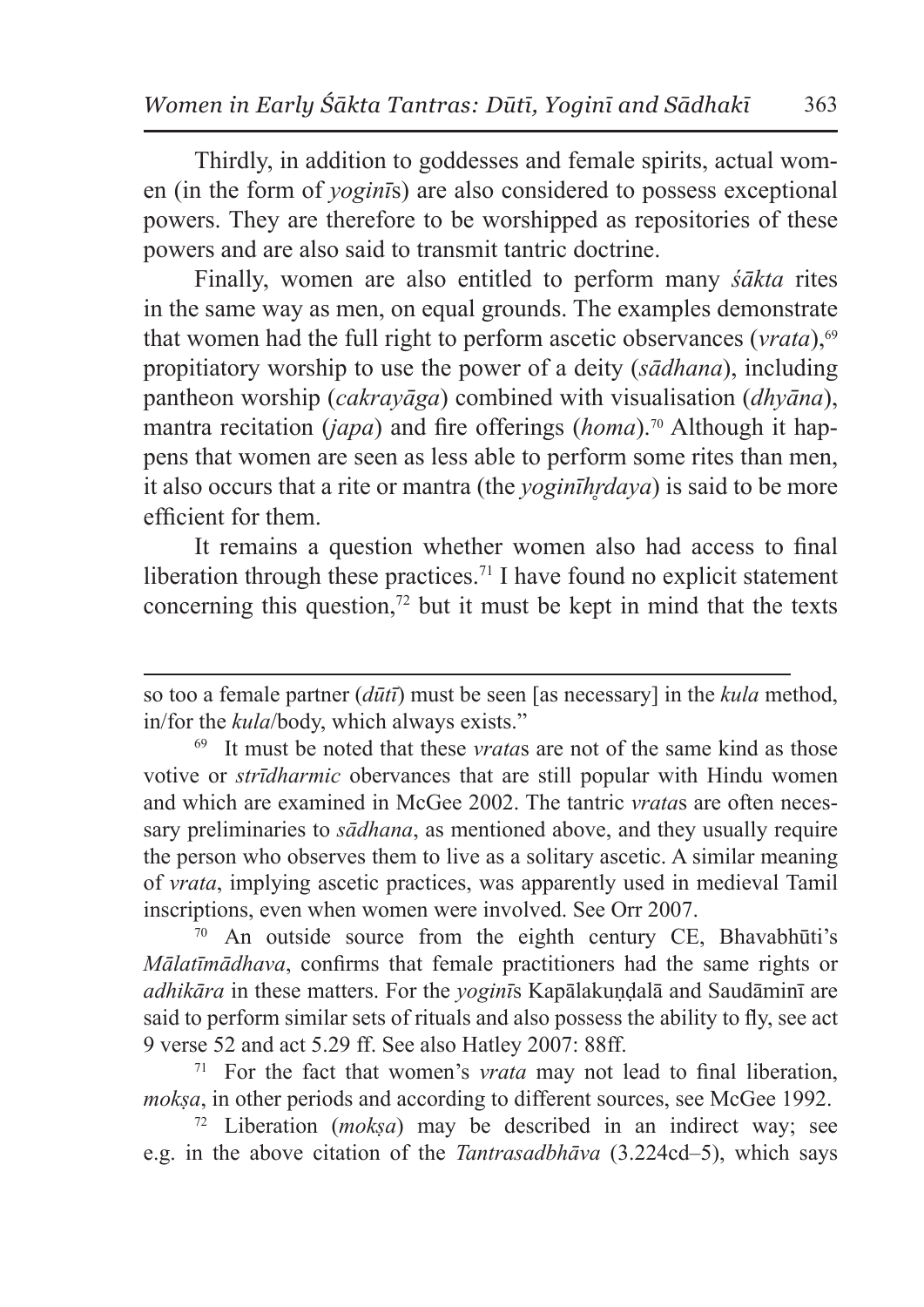examined here concentrate on obtaining success (*siddhi*) in general, which included final liberation among the obtainment of various supernatural effects. Therefore their silence does not imply that women were excluded from final liberation.

Tantric scriptures (whose provenance and date are already difficult to establish with certainty) cannot be taken to provide us with hard data about the society of their place and time; but the roles and rights of women in religious matters in early *śākta* Tantras perhaps points to the fact that some important issues concerning women were involved. And, although these texts often employ the word *abalā* "forceless/powerless" for "woman," one wonders whether this (just as the name Śiva) is not used as a euphemism to denote those who are, at least according to the *śākta* systems, more powerful than they seem.

## **Bibligraphy:**

### **Primary sources:**

- *Brahmayāmala.* National Archives of Kathmandu Ms. No. 3–370. E-text by Shaman Hatley. Working edition of the first 49 chapters by Csaba Kiss. I am grateful to both authors for giving me access to their work. My references are to Shaman Hatley's transcription unless indicated otherwise. For editions of selected chapters, see also Hatley 2007 and Kiss forthcoming.
- *Hitopadeśa.* In: J. Törzsök (Ed. and transl.). 2007. *Friendly Advice by Narayana & King Vikrama's Adventures*. New York University Press/JJC Foundation.
- *Jayadrathayāmala*. National Archives of Kathmandu 5–4650 (ṣaṭka 1 & 2); 5–722 (ṣaṭka 3); 1–1468 (ṣaṭka 4 A 151–16). E-text by Olga Serbaeva. I am grateful to Olga Serbaeva for making her transcription available to me.

that both men and women enter an "eternal body." This could mean that they become divine, i.e. liberated.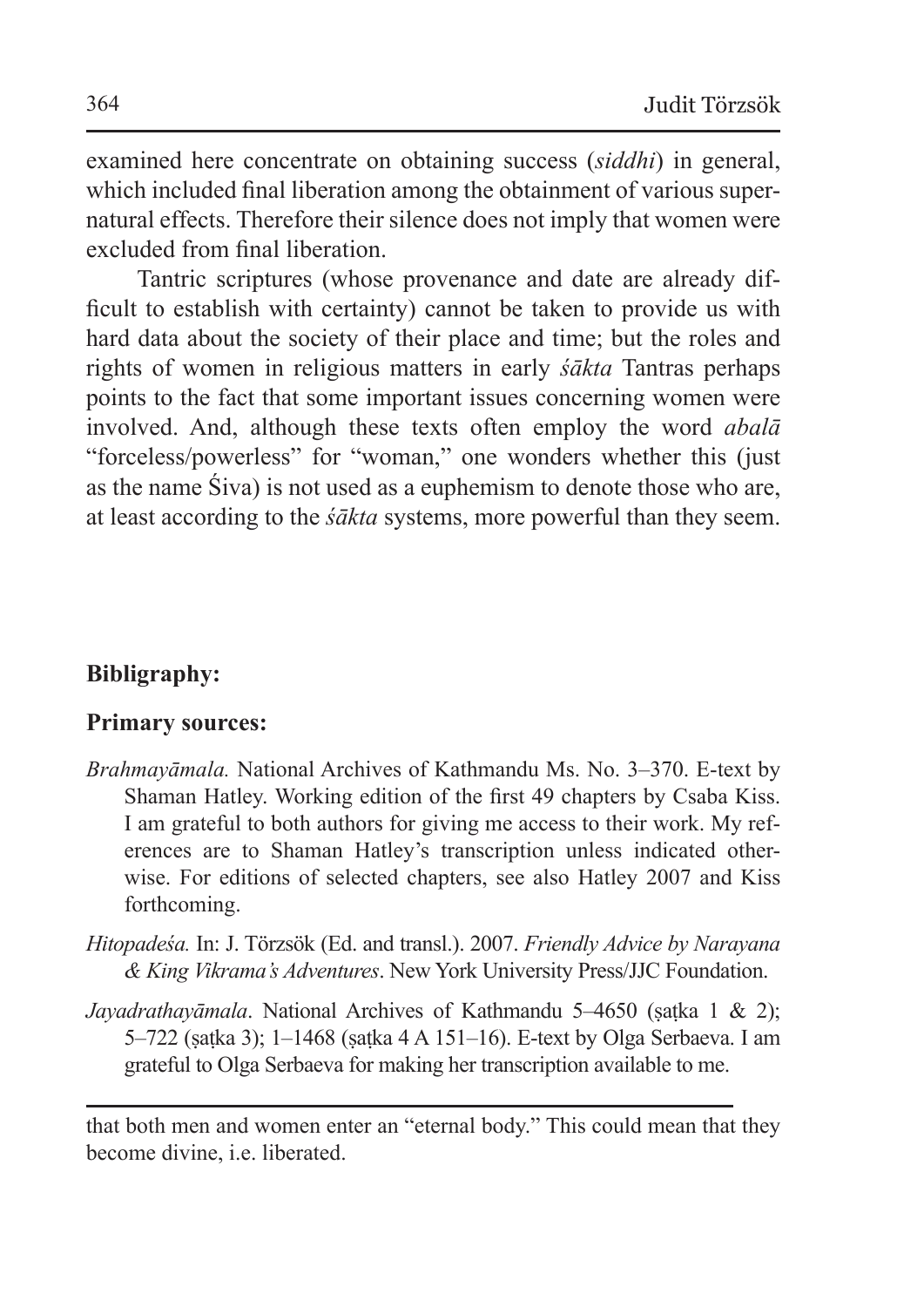- *Mālatīmādhava* of Bhavabhūti with the commentary of Jagaddhara. Ed. M.R. Kale. Delhi: Motilal Banarsidass 1967.
- *Parātriṃśikā* with a commentary -*Vivaraṇa* by Abhinavagupta. Ed. Mukunda Rāma Shāstrī. Reprint of Kashmir Series of Texts and Studies No. XVIII. of 1918. New Delhi: Aroma Publishing House. 1991. E-text Muktabodha Indological Research Institute. www.muktabodhalib.org
- *Pāśupatasūtras: Pāśupatasūtra* with the *Pañcārthabhāṣya* of Kauṇḍinya. Ed. R. A. Sastri. Trivandrum: The Oriental Manuscripts Library of the University of Travancore. (Trivandrum Sanskrit Series vol. 143) 1940.
- *Siddhayogeśvarīmata* edition based on National Archives Kathmandu Ms. No.5–2403 and Asiatic Society of Bengal, Calcutta, Ms. 5465 (G). See Törzsök 1999 and Törzsök forthcoming.
- *Svacchandatantra* with the commentary -*uddyota* by Kṣemarāja. 2 vols. Ed. Dvivedi, V.V. Delhi: Parimal Publications. 1985. E-text based on the original Kashmir Series of Texts and Studies edition, Muktabodha Indological Research Institute. www.muktabodhalib.org
- *Tantrāloka* of Abhinavagupta with a commentary -*viveka* by Jayaratha. 8 vols ed. with an introduction R.C. Dwivedi and N. Rastogi. Delhi: Motilal Banarsidass. 1987. (Reprint of KSTS 1918–1938). E-text Muktabodha Indological Research Institute. www.muktabodhalib.org
- *Tantrasadbhāva*. National Archives Kathmandu 5–1985 and 5–445. Unpublished edition of chapters 1, 4 and 8 by Somdev Vasudeva unpublished edition of chapters 9, 16 and 25 by Judit Törzsök. Complete edited e-text established under the supervision of Mark Dyczkowski. Muktabodha Indological Research Institute. www.muktabodhalib.org
- *Tāntrikābhidhānakośa* (Dictionary of Hindu Tantric Terms) *vol. III.* ed. D. Goodall and M. Rastelli. Vienna: Österreichische Akademie der Wissenschaften, 2014.

#### **Secondary sources:**

Gupta, S. 1992. Women in the Śaiva/Śākta Ethos. In: J. Leslie (Ed.). *Roles and Rituals for Hindu Women*. Delhi: Motilal Banarsidas: 193–210.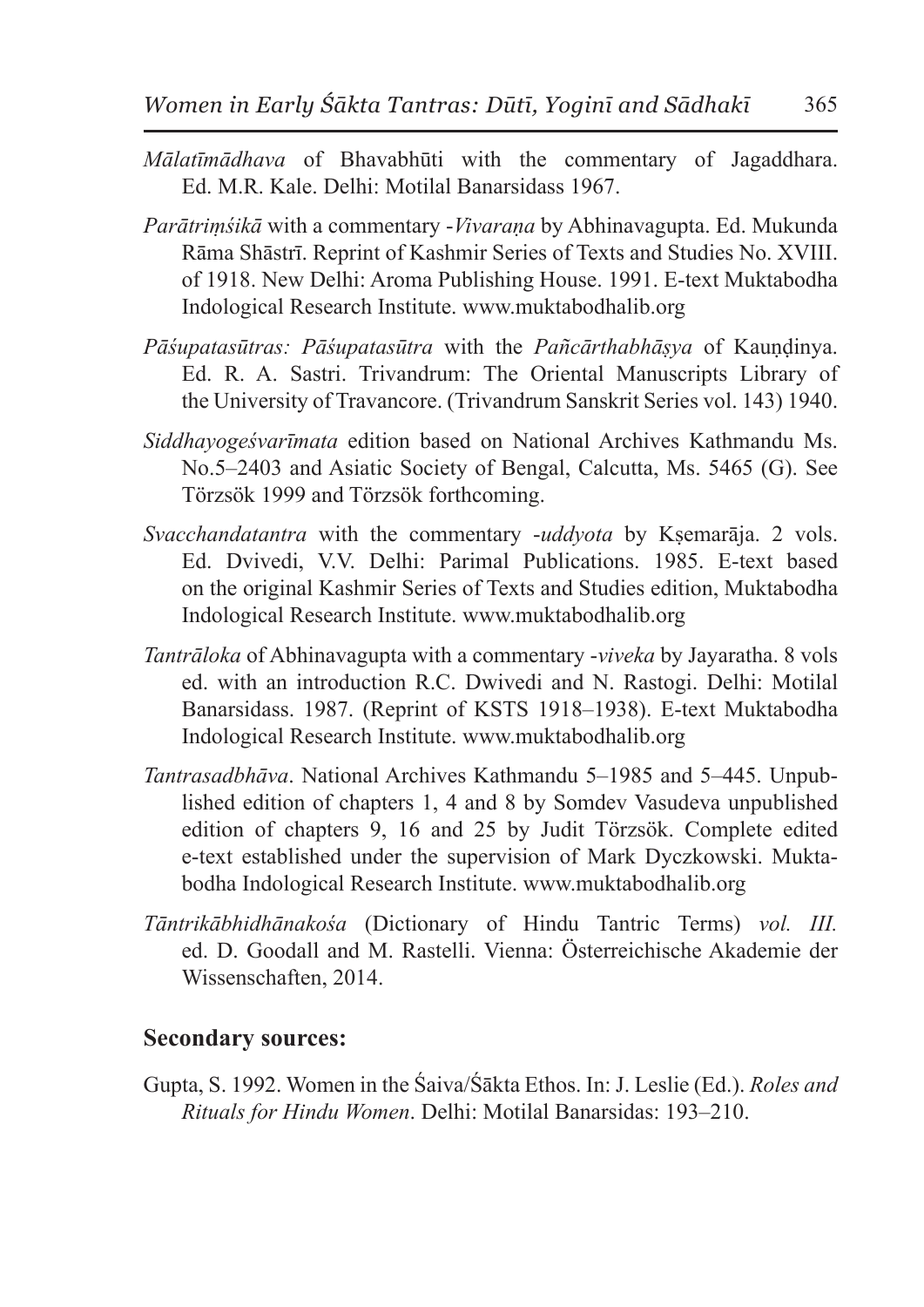- Guterman, M., P. Mehta and M. Gibbs. 2007. Menstrual Taboos Among Major Religions. In: *The Internet Journal of World Health and Societal Politics*. Volume 5, Number 2.
- Hatley, S. 2007. *The Brahmayāmala and Early Śaiva Cult of Yoginīs*. Unpublished PhD thesis. University of Pennsylvania, Philadelphia.
- Hatley, S. 2013. What is a Yoginī? Towards a Polythetic Definition. In: I. Keul (Ed.). '*Yogini' in South Asia: Interdisciplinary Approaches*. London: Routledge: 21–31.
- Jamison, S. W. 1996. *Sacrificed Wife/Sacrificer's Wife. Women, Ritual and Hospitality in Ancient India*. New York: Oxford University Press.
- Kiss, Cs. Forthcoming. *The Brahmayāmala Tantra or Picumata vol 2. The Religious Observances and Sexual Rituals of the Tantric Practitioner. Chapters 3, 21 and 45.*
- Leslie, J. (Ed.). 1992. *Roles and Ritual of Hindu Women.* Delhi: Motilal Banarsidass.
- McDaniel, J. 2007. Does Tantric Ritual Empower Women? Renunciation and Domesticity among Female Bengali Tantrikas. In: T. Pintchman (Ed.). *Women's Lives Women's Rituals in the Hindu Tradition.* NewYork: Oxford University Press. Electronic edition by Amazon.
- McGee, M. 1992. Desired Fruits: Motive and Intention in the Votive Rites of Hindu Women. In: J. Leslie (Ed.). *Roles and Rituals for Hindu Women*. Delhi: Motilal Banarsidass: 71–88.
- McGee, M. 2002. Ritual Rights: the Gender Implications of *Adhikāra*. In: L. L. Patton (Ed.). *Jewels of Authority. Women and Textual Tradition in Hindu India*. New York: Oxford University Press: 32–50.
- Orr, L. C. 2007. Domesticity and Difference/Women and Men: Religious Life in Medieval Tamil Nadu. In: T. Pintchman (Ed.). *Women's Lives Women's Rituals in the Hindu Tradition*. New York: Oxford University Press. Electronic edition by Amazon.
- Patton, L. L. (Ed.). 2002. *Jewels of Authority. Women and Textual Tradition in Hindu India.* New York: Oxford University Press.
- Patton, L. L. 2002a. Introduction. In: L. L. Patton (Ed.). *Jewels of Authority. Women and Textual Tradition in Hindu India*. New York: Oxford University Press: 3–10.